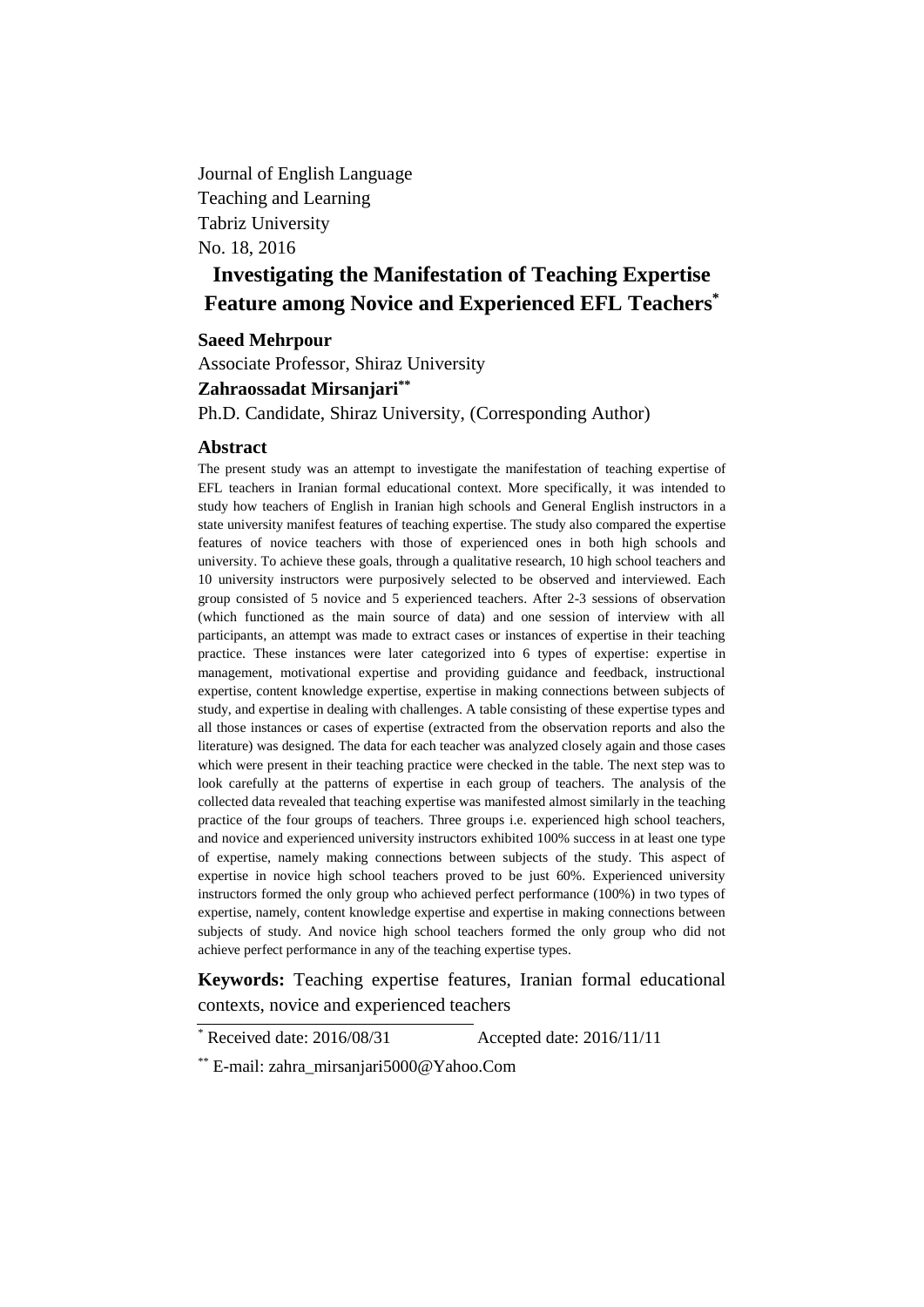#### **Introduction**

Since the 1970s, research on teacher thinking in the framework of cognitive psychology has led to the realization that teaching is a highly complex and cognitively demanding activity. Looking at teaching through the cognitive perspective reveals that underlying teaching behaviors are complex cognitive processes and that planning and interactive decision-making are central aspects of it (Chiang, 2003). Teaching expertise is one of the areas that clearly reflects the complexity of teaching.

Researchers have used the construct of expertise in order to explore the knowledge that superior teachers possess (Berliner, 1986; Borko & Livingston, 1989). Differences between expert and novice teachers have been researched from the perspective of teacher cognition. Comparisons of expert and novice teachers have shown that they differ in how they perceive and interpret classroom events (Calderhead, 1983), think and make decisions (Berliner, 1987; Clark & Peterson, 1986), and also of how they develop expertise in pedagogical and content knowledge (Berliner, 1986).

In the context of teaching English, researchers have also investigated the nature of professional decisions made by the teachers in planning and implementing their language programs. The findings suggest that the key factor leading to the teaching effectiveness of expert teachers may be the fact that they frequently utilize pattern matches to adjust their teaching during their interactive instruction (McMahon, 1995). According to Smith's study (1996), the experienced teachers' decisions reveal an eclectic use of theory and a skillful blend of theoretical ideas with practical needs in the ESL instructional context. Milner (2001) has outlined the planning, thinking, and teaching of experienced English teachers and indicated that experienced teachers make responsive planning after learning about students' interests and the practical nature of the environment and adapt lessons interactively. Similarly, Johnson (1992) claims that novice teachers have not developed a schema for interpreting and coping with what goes on during instruction, nor do they possess a repertoire of instructional routines upon which they can confidently rely.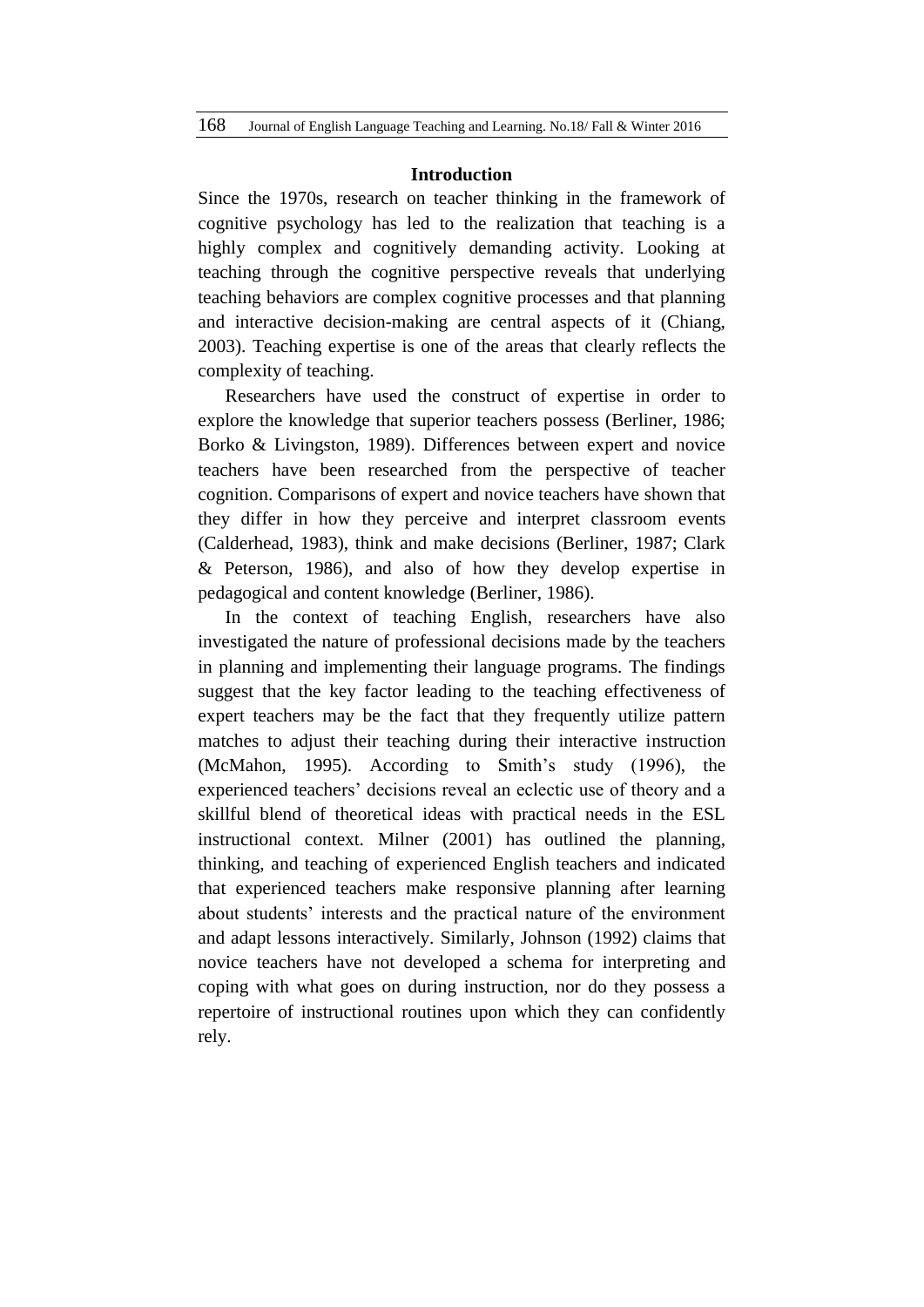Expertise is a complex phenomenon and its meaning and constituents cannot be easily defined or specified in a straightforward manner. In the field of ELT studying teacher expertise has not developed to its full potentials or as Farrell (2013, p.1071) puts it "[expertise] is still a very under-researched topic". Therefore, it seems that more research on this issue is needed to help us learn more about the professional development of successful teachers as this kind of research can shed more light on the performance of novice teachers who look for practical solutions to everyday problems they encounter in the classrooms and can help them learn how these problems can act as issues of further thought and reflection that can eventually not only help them to deal with difficulties, but also move them forward in their process of teaching development.

The present study first intended to investigate how expertise manifests itself in the teaching practice of Iranian EFL teachers at two levels of high school and university. Second, the expertise features that the teachers in these two educational contexts revealed were compared. Third, it aimed to explore how expertise would be realized in the teaching practice of novice and experienced teachers of the two contexts as far as the years of teaching experience was concerned.

The significance of the present study lies on the point that no study so far (known to the researcher) has attempted to study expertise in Iranian formal EFL educational contexts (high schools and universities). In addition, this study provided a comparison of expertise features found in two groups of novice and experienced teachers; high school teachers and university general English instructors.

The following research questions were formulated for the present study.

- 1. How is expertise manifested in teaching practice of novice and experienced Iranian EFL high school teachers?
- 2. How is expertise manifested in teaching practice of novice and experienced Iranian EFL university instructors?
- 3. Does teaching experience lead to teaching expertise? Do the novice and experienced groups reveal different patterns of expertise?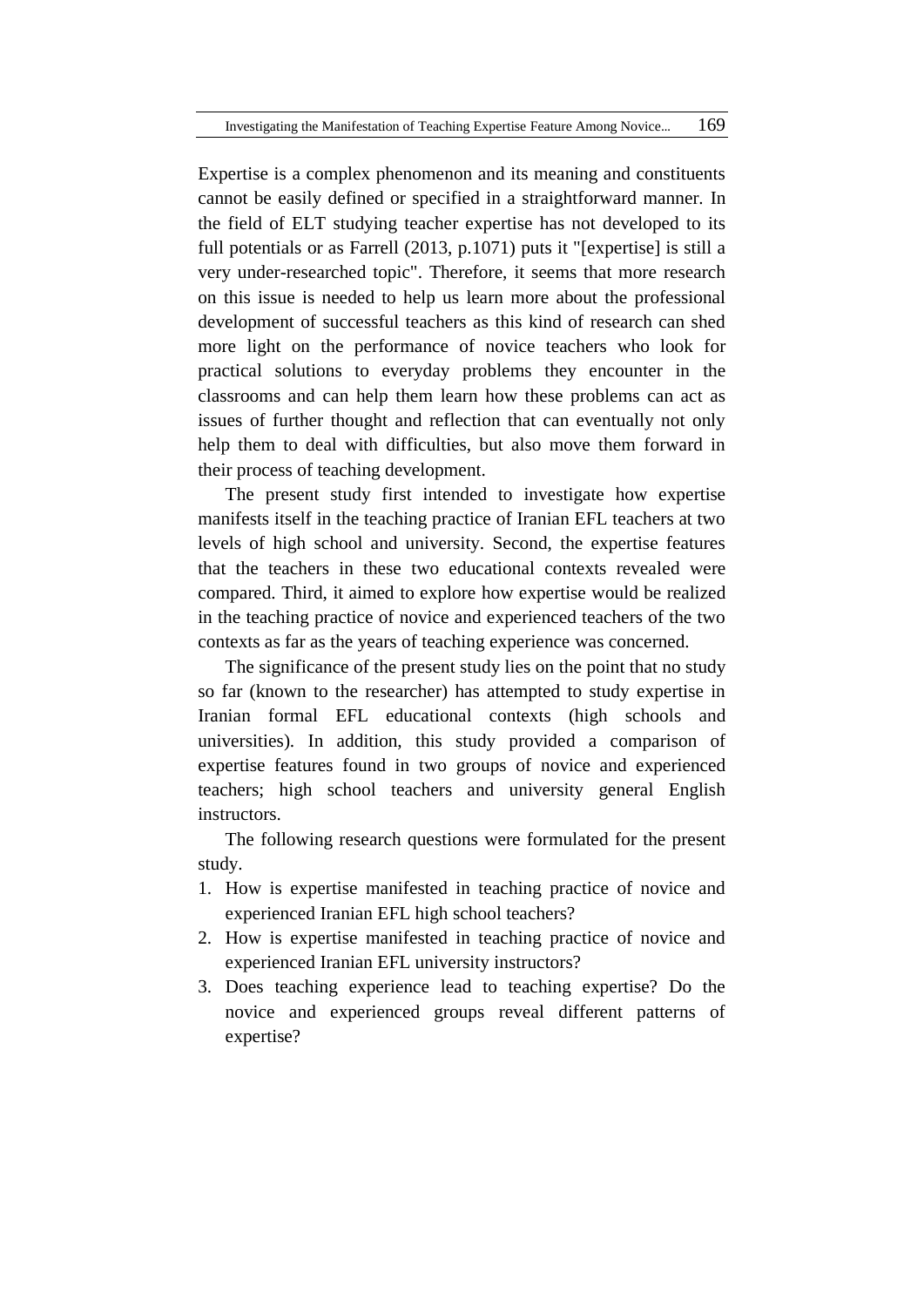- 4. What aspects of expertise are more outstanding in each of these two educational contexts?
- 5. In what ways expertise differ in teaching practice of Iranian General English university instructors and high school EFL teachers?

# **Literature Review**

## **Expertise**

Since expertise is a subjective phenomenon and is as complex as other concepts in the field of humanities, it seems very difficult to come to a comprehensive definition of the term. This idea has also been mentioned by Farrell (2013), and Pivosa and Janik (2011).

If you ask teachers, students, and parents about the concept of expertise in teaching, their answers may refer to a large body of experience, disciplinary features, and/or personal characteristics.

Saphier (2007, p.1) defines expertise as "having a repertoire of ways at one's disposal for handling the task of teaching, and then knowing how to choose and apply what is appropriate from one's repertoire".

## **Expertise; state or process?**

Tsui (2009) reviewed the studies done on the teaching expertise and remarked that there are two perspectives about teaching expertise in the literature; expertise as a state reached after years of experience (Borg, 2009; Breen et al., 2001; Woods, 1996) and expertise as a process that adapts a view of teaching as situated and expert knowledge as constituted by teachers' participation in practice. It considers expertise as a process developed over time rather than a state (Bereiter and Scardamalia, 1993). Several studies support each of these perspectives.

#### **Propositions about expertise features in pedagogy**

Farrell (2013) believes that it is not correct to regard teachers as experts only because of their years of experience in a classroom since the number of years of teaching experience does not necessarily translate into expertise. In his study, Farrell attempted to contribute to the literature on ESL teacher expertise by examining the experiences of three experienced ESL teachers as they reflected on their work over a 2-year period in a teacher reflection group with the aid of a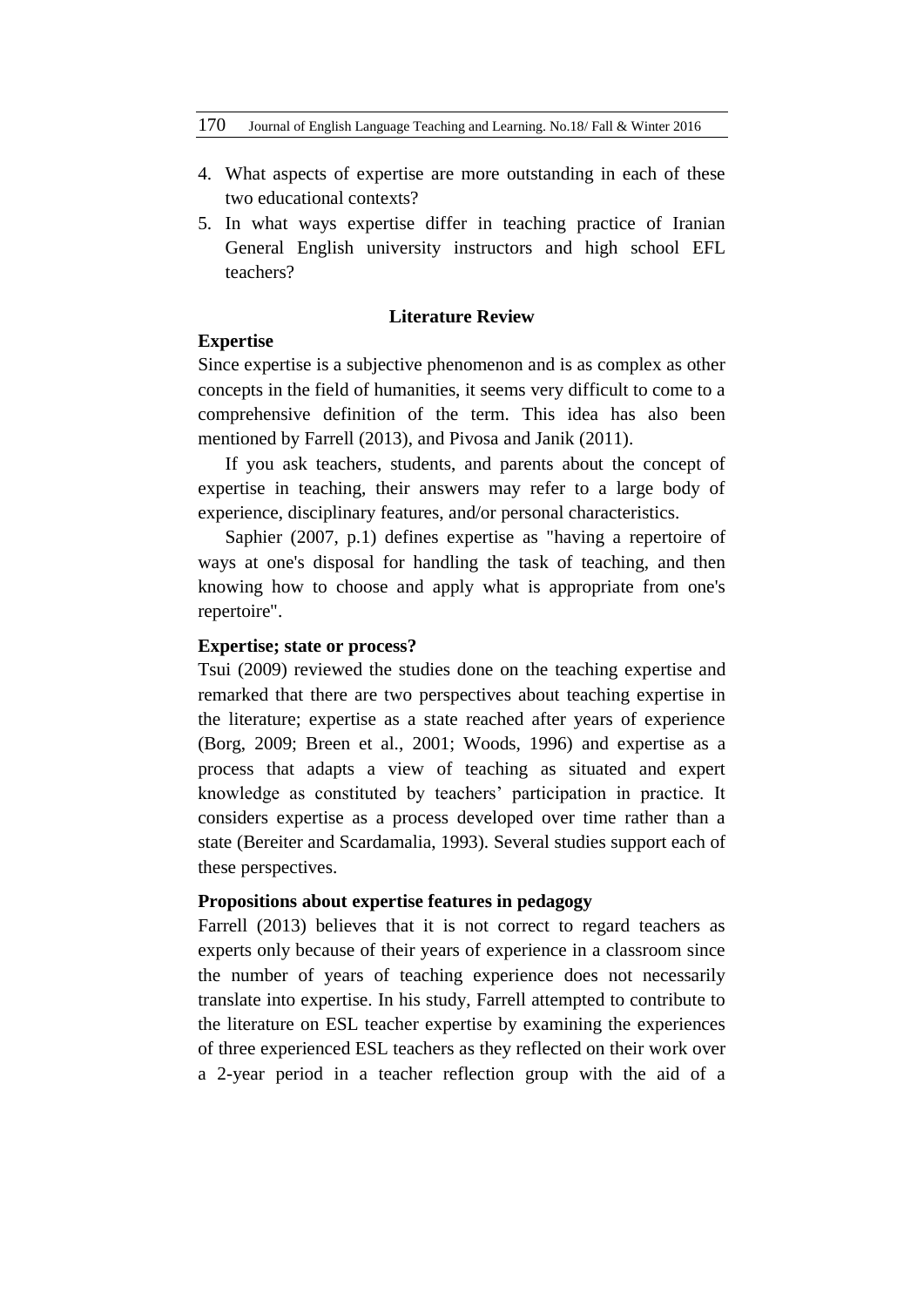facilitator as part of their professional development.The findings identified five main characteristics of teacher expertise in order of frequency: knowledge of learners and learning, engagement in critical reflection, accessing past experiences, having informed lesson planning, and activating student involvement.

Kini and Podolsky (2016, p.7) reviewed 30 studies published within the last 15 years that analyze the effect of teaching experience on teachers' professional development and effectiveness and their students' success. The result of their study revealed that:

- "1. Teaching experience is positively associated with student achievement gains throughout a teacher's career.
- 2. As teachers gain experience, their students not only learn more, as measured by standardized tests, they are also more likely to do better on other measures of success, such as school attendance.
- 3. Teachers' effectiveness increases at a greater rate when they teach in a supportive and collegial working environment, and when they accumulate experience in the same grade level, subject, or district.
- 4. More experienced teachers support greater student learning for their colleagues and the school as a whole, as well as for their own students."

They also warn the readers to be careful about interpreting the results of their study, since they believe that their research did not indicate that the passage of time will make all teachers better or incompetent teachers effective. However, it indicates that, for most teachers, experience increases effectiveness and learners' success.

# **Practical studies on the comparison of novice and experienced teachers**

Some researchers in the field of second/foreign language teaching have investigated the differences between novice and experienced teachers from different angles.

Pilvar and Leijen (2015) explored the differences in thinking between experienced and novice teachers when solving problematic pedagogical situations. They believe that solving problematic situations is an important part of developing teaching expertise. They introduced a test to explore differences in thinking between 29 experienced and 29 pre-service novice. Participants were asked to solve a problematic situation related to teaching. The test consisted of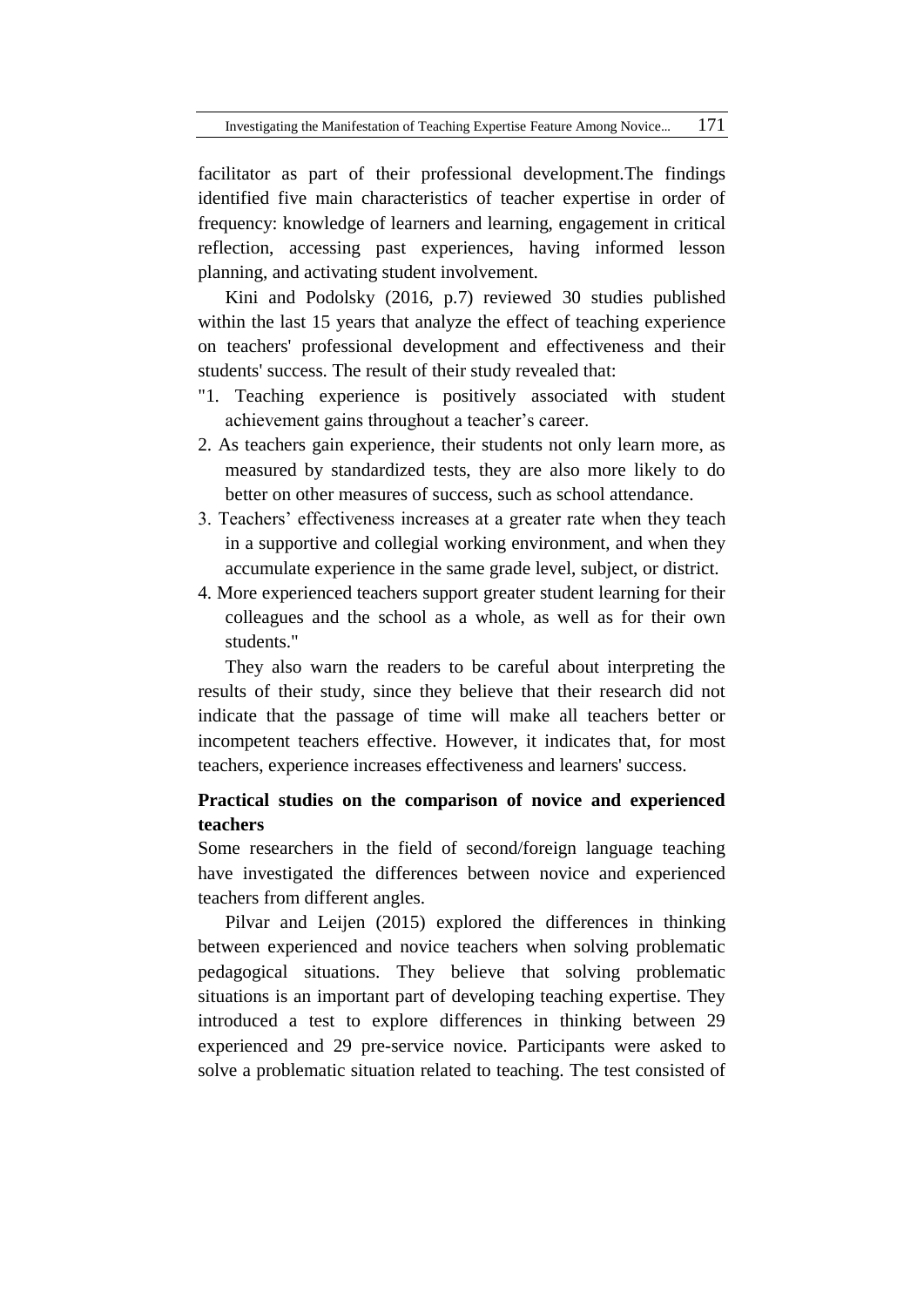a description of a pedagogical work-related incident and guiding questions. The situation was based on a real teaching situation. After analysis of the data, it turned out that the expected different results between the experienced and novice teachers based on the comparison of the two groups in the theoretical part did not occur in the empirical part of the paper as evidently as they did in the characteristics listed in the theoretical framework. Personal experiences related to the situation were associated with the use of some characteristics of problem solving. The results suggested that more experienced teachers used an action plan to search for information more often, which means that more experienced teachers generally structure their action plans better than novice teachers. In fact, experienced teachers were searching for information more frequently when making action plans, drew up more action plans overall and structured plans better than novice teachers.

Wolff et al., (2014) focused on the differences between expert and novice teachers' representations of classroom management events. They believe that classroom management represents an important skill and knowledge set for achieving student learning gains, but poses a considerable challenge for beginning teachers. They created a coding scheme using grounded theory to analyze expert and novice teachers' verbalizations describing classroom events and their relevance for classroom management. Four categories of codes emerged referred to perceptions/interpretations, thematic focus, temporality, and cognitive processing expressed. Mixed-method analysis of teachers' verbalizations yielded a number of significant effects related to participants' expertise levels. Notably, teachers' cognitive processing diverged significantly based on expertise level. Differences in focus included themes such as student learning, student discipline, and teacher interaction and influence. Experts focused on learning in the classroom and the teacher's ability to influence learning, whereas novices were more concerned with maintaining discipline and behavioral norms.

Concerning the studies done on the comparison of novice and experienced teachers in Iranian context, mention can be made of a few studies. For instance, Zarei and Afshari (2012) studied experienced and novice Iranian teachers' perceptions as to the effect of intrinsic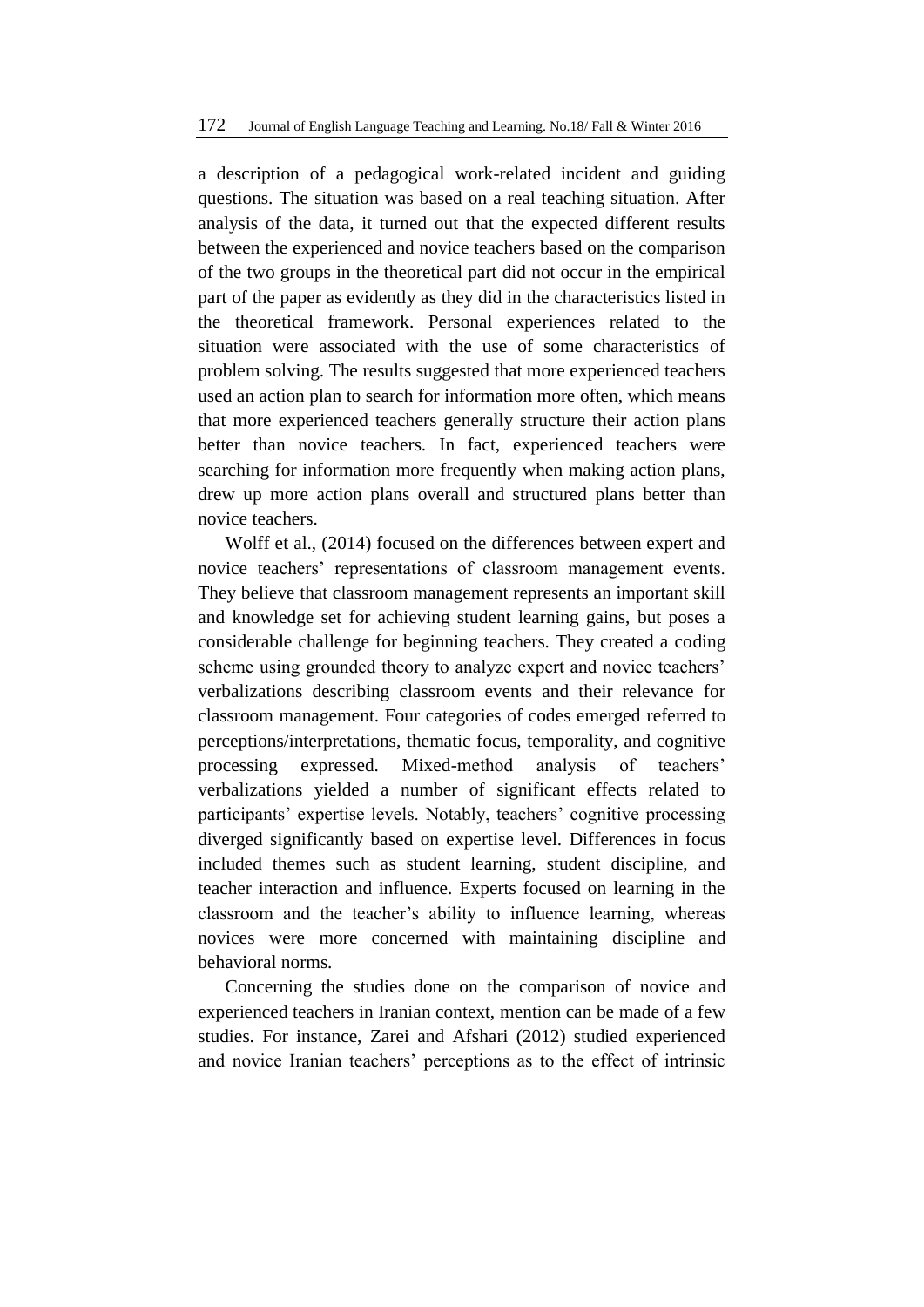factors (motivation, self- concept, anxiety, and autonomy) on teacher efficacy. 53 experienced teachers with more than 10 years of experience and 46 novice teachers with 3 years of experience participated in the study. A four-part questionnaire (each part measuring the perceptions of the teachers about one of the intrinsic factors) was administered to all the participants. A Mann Whitney U procedure was used to compare the views of experienced and novice teachers for each part. Results indicated that there were significant differences between novice and expert teachers as to the effects of anxiety and autonomy on teacher efficacy. However, the views of experienced and novice teachers did not differ significantly concerning the effect of these factors on teacher efficacy.

Khalaj (2010) compared novice and experienced EFL teachers' pedagogical knowledge in Iran. He examined the categories of pedagogical knowledge related to the act of teaching of novice and experienced teachers as gleaned from their verbal reports of what they were thinking about while teaching and compared the categories of pedagogical knowledge of novice and experienced teachers. The aim was to see whether differences between them could be attributed to differences in their number of years of teaching experience. Stimulated recall methodology was used to collect the data. The results indicated that novice and experienced teachers were to a large extent similar to each other in terms of major PK categories, however, there were differences both in the number and particularly the order of the thoughts experienced and novice teachers produced. Experienced teachers produced an average of 1.7 pedagogical thought per minute, while their novice teacher counterparts produced 1.31 thoughts.

#### **The models and frameworks to study teaching expertise**

Researchers have proposed different models to study teaching expertise of which two will be elaborated briefly below.

Beairsto (2013) suggests that teaching expertise can be thought of four cornerstone competencies: managing relationships, instructing in curriculum, instructing in meta-skills and providing guidance.

As it is presented in figure 1, each of the four domains is internally complex, they overlap and they are in many ways interdependent, but taken together they provide a useful conceptual framework for the gestalt of a teacher's professional expertise.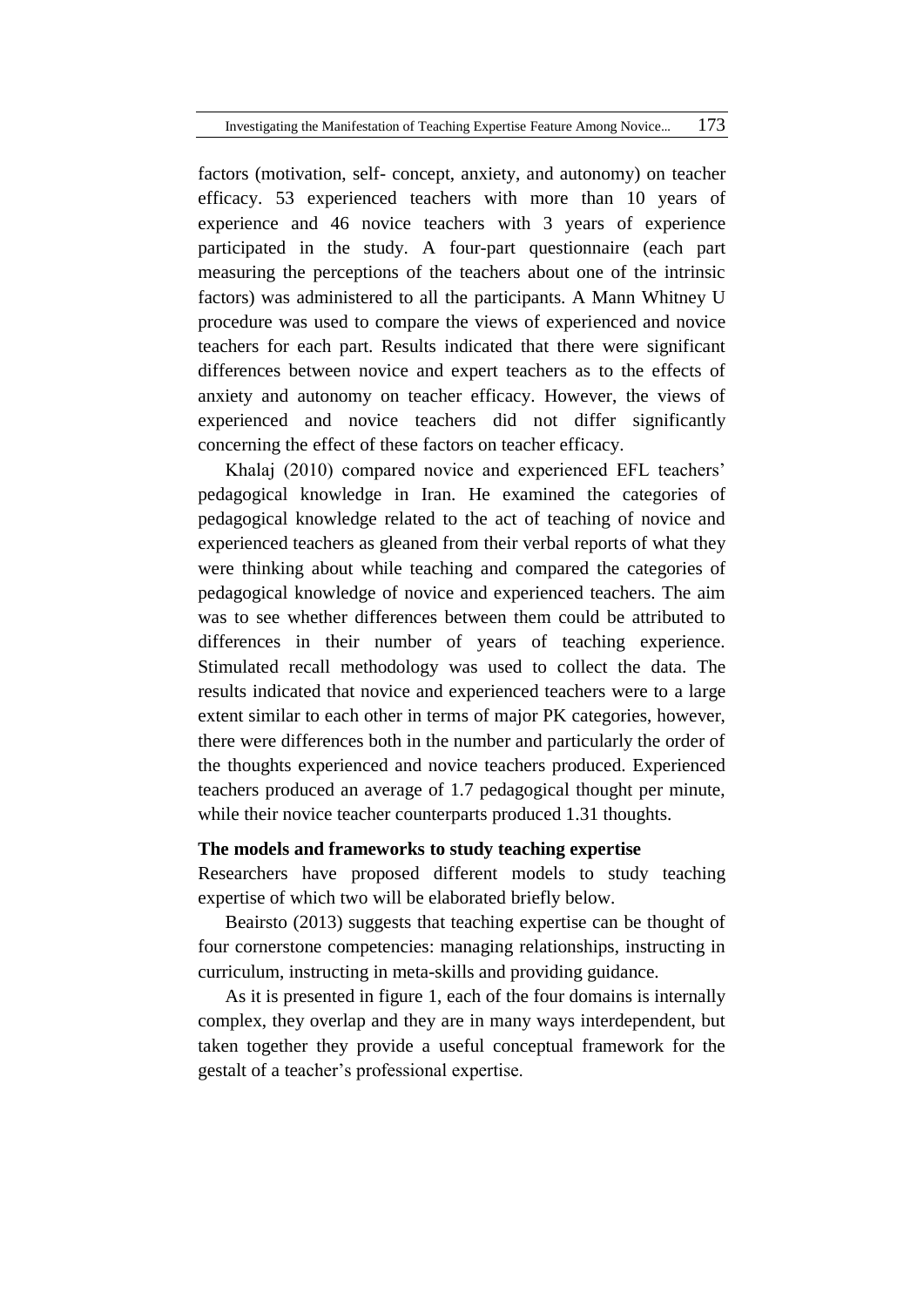Beairsto (2013) believes that through such a conceptual framework a novice teacher may connect the dots of his/her pre-service training and this process would help him/her to make more cumulative sense of subsequent teaching and experiences.

As another useful source to inform the present study, Saphier (2007) suggests six categories to study teaching expertise: Management expertise, motivational expertise, instructional expertise, planning expertise, craft knowledge, and understanding the Connections between Concepts in the Content.

# **Method**

# **Participants**

The type of sampling used in the present study was purposive sampling. According to Ary, Jacobs, and Sorensen (2010, p.156), "in purposive sampling – also referred to as judgment sampling – sample elements judged to be typical, or representative, are chosen from the population". The sample of the present study consisted of two groups: high school English teachers from four cities of Mazandaran province (the actual site of the study): Babolsar, Freidonkenar, Jouybar, and Qaemshahr and General English university instructors from Mazandaran University located in Babolsar. Each group consisted of 10 teachers, 5 novice and 5 experienced ones. Since the study was qualitative in nature and because of time limitation, it was not actually practical to include more than 20 teachers. Based on the related literature (Berliner, 2004; Turner, 1995), the novice teachers are those who are in the beginning years of their teaching practice (1 to 5 years of teaching experience). However, experienced teachers have more than 15 years of teaching experience.

### **Instruments**

As the study was qualitative in design, the required data was collected mainly through class observations. Furthermore, the teachers were interviewed in order to increase the dependability of the data.

## *Observation*

Following the grounded theory type of qualitative research based on which the research is grounded on actual data collected from the investigated context, the researchers observed the classes without making use of any specific type of observation scheme, though they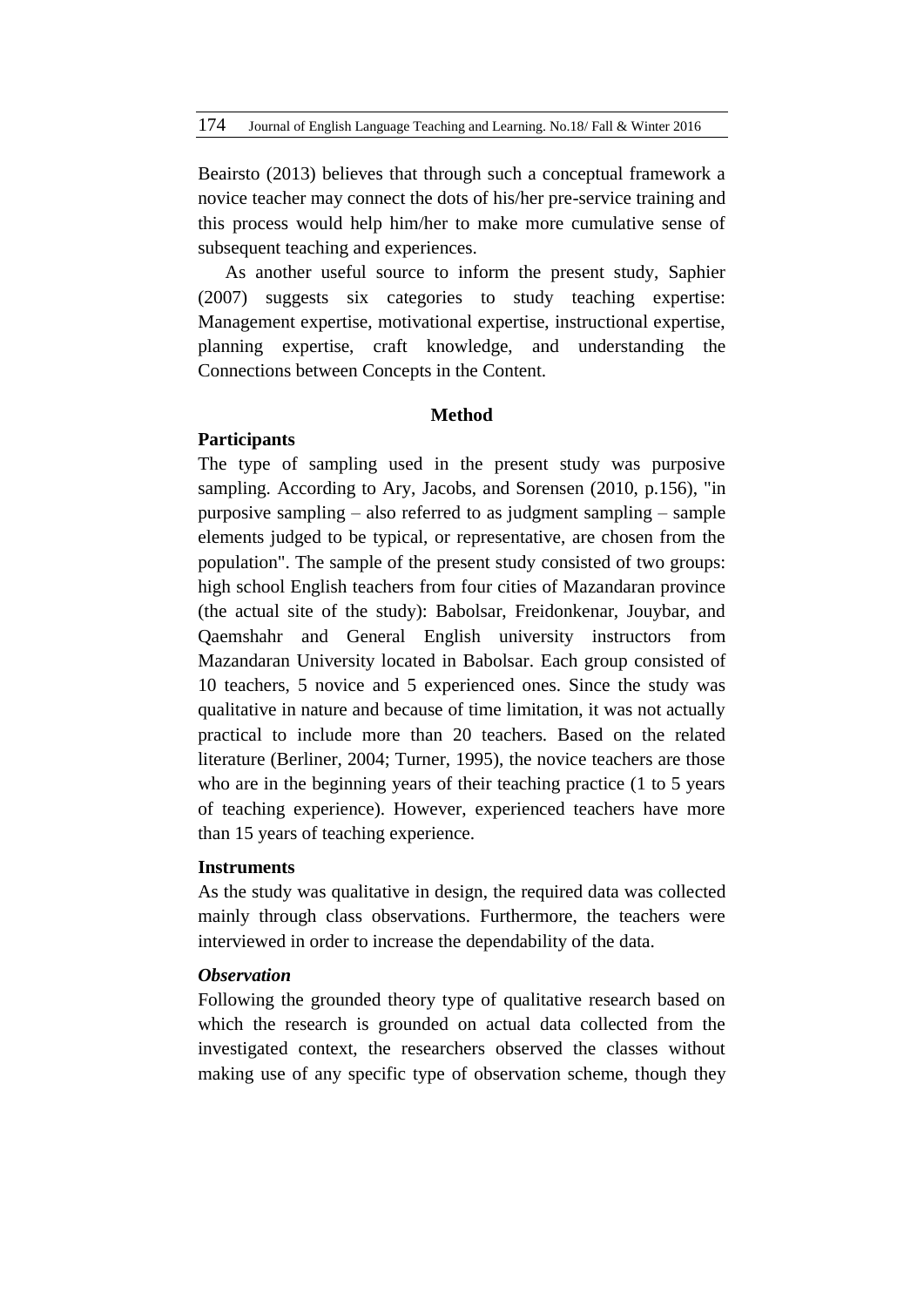were already informed by the relevant literature on language teacher expertise. Such being the case, they just took notes of what happened inside the class as far as teaching expertise features were concerned.

## *Interview*

The high school teachers and university instructors of both groups were interviewed separately after the observation sessions. This order (observation and then interview) was followed mainly because, otherwise, the questions of interview would have sensitized the teachers and instructors in their teaching practice.

The questions of the interview, which was structured in nature, focused on what the teachers think about expertise and their evaluation of their own teaching practice. They were asked to provide examples for what they claimed. Their conception of teaching, learning, and teachers in general, and English teachers in the Iranian context in particular were the key concepts that the researchers concentrated on. Their answers were compared by the data gathered through observation sessions. The answers to the interview questions were tape-recorded and then transcribed by the researchers.

### **Data collection procedure**

During the observation sessions, the researchers played the role of participant observers. They interacted with the participants enough to establish rapport with them but did not really get involved in the actual teaching practice and activities of the learners. The researchers' status as observer/researcher was known to the teachers and learners from the beginning of the study.

The purpose behind the observation sessions was to see how the teachers' teaching practice indicated features of expertise and because it was not actually possible to observe all intended aspects in one single session, following Nunan and Bailey (2008), every class of the teachers was observed for two or three sessions.

### **Credibility and dependability of the research findings**

Credibility in qualitative research addresses the truthfulness of the results of the study (Ary, Jacobs, and Sorensen, 2010). In order to increase the credibility of the findings of the present study, two instruments were used in order to gather data: observation which was the primary source of data, and interview to affirm what was gathered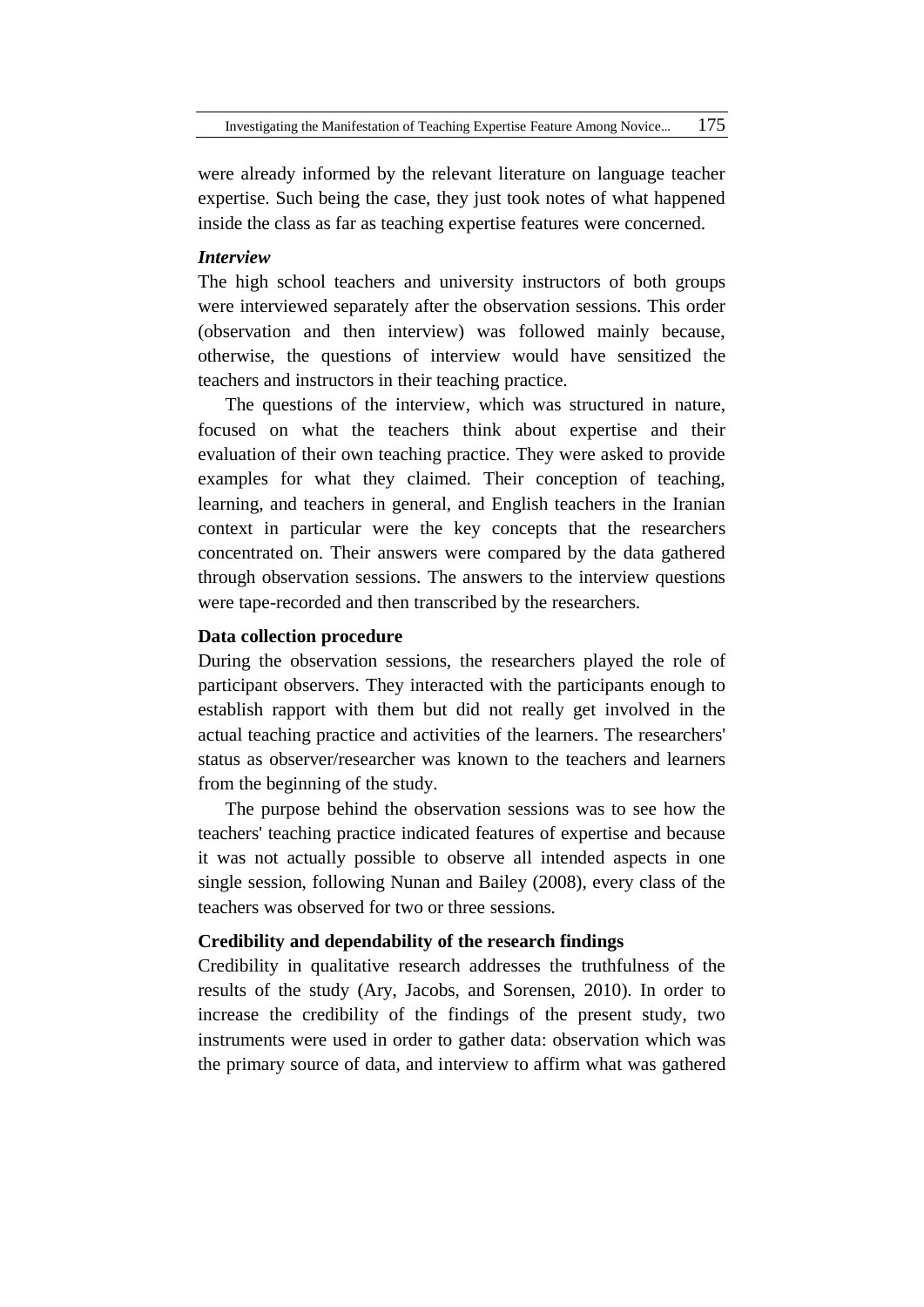through observation. It was hoped that these two procedures (triangulation) would enrich the results and enhance the credibility of the research findings. Dependability was assessed using inter-rater agreement. The researchers and a second rater having enough experience in conducting qualitative research did the coding based on the coding rubric identified by the researchers. Codes were later on fine-tuned by comparing and grouping similarly coded transcripts with each other to identify and refine themes or ideas that were emerging. The specified codes by the raters were compared using the formula of "Reliability=No. of agreements/total number of agreements + disagreements\*100" (Miles & Huberman, 1994, p.64). The obtained index of reliability was found to be 89.74 % for the analysis which meets the general check coding standard.

#### **Results**

# **Analysis of the data**

As mentioned before, the participants were observed 2-3 sessions and were interviewed individually later. This process provided the researcher with several sheets of paper of raw material which needed to be classified and organized into manageable and meaningful units. In order to do so, the systematic approach to coding which was suggested by Strauss and Corbin (1998) as explained by Ary, Jacobs, and Sorensen (2010) was utilized. This approach to grounded theory which was the type of qualitative research utilized for the present study consists of three stages: open, axial and selective coding. Each of these stages as well as the process of coding the data of the study are explained below.

# **Codification of the data**

# **Stage 1: Open coding**

Open coding is defined by Ary, Jacobs, and Sorensen (2010, p.646) as "the process of breaking down and categorizing qualitative data into manageable segments". After several readings of the data, the researcher should try to label and categorize phenomenon in the data using a comparative method. In this way similar incidents are grouped together and given the same conceptual label. And later these concepts are grouped together into categories".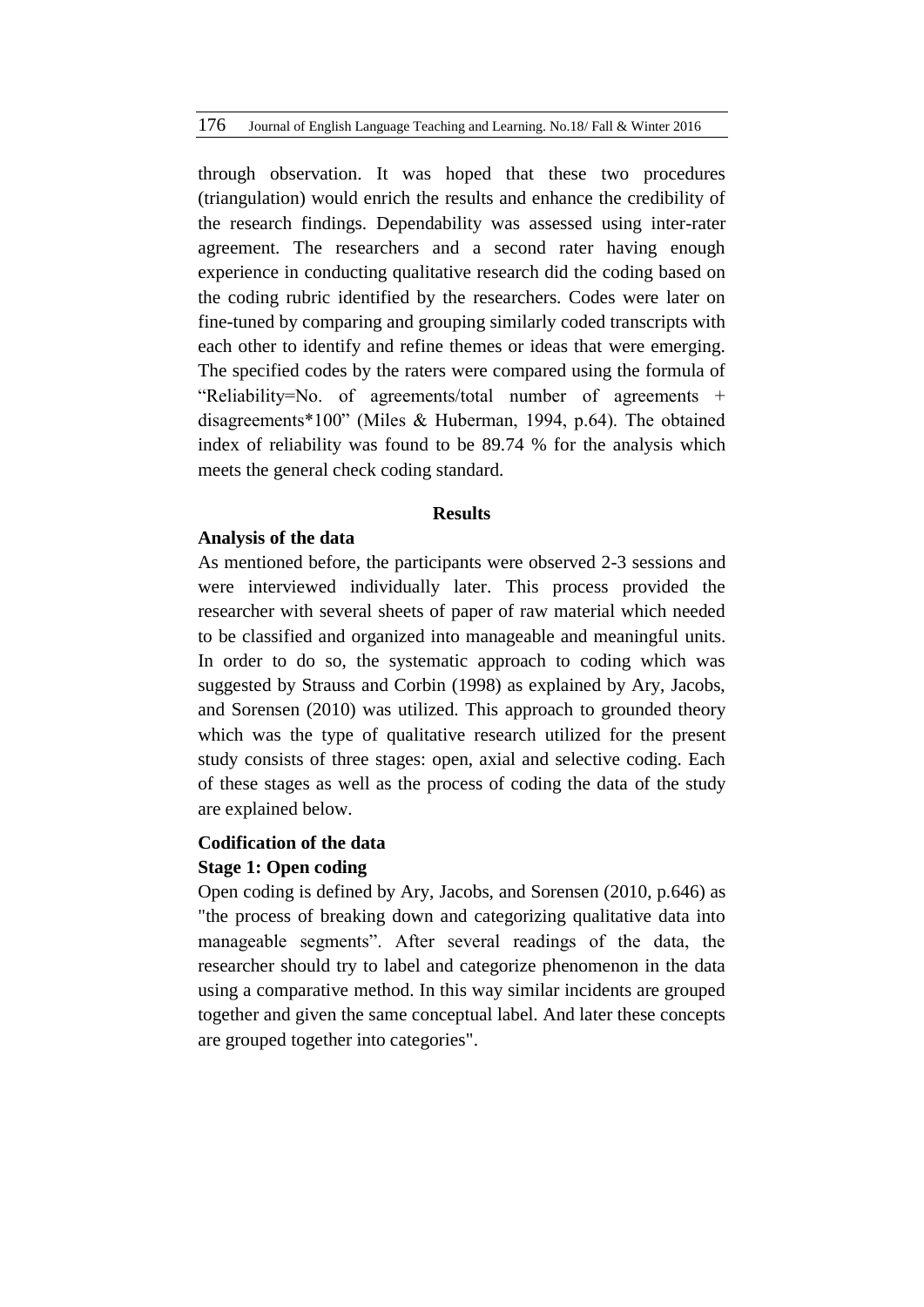The data obtained from observation sessions for each teacher consisted of a careful (as far as possible) description of what went on in the classroom from the very beginning up to the end of the class. Since observation constituted the main source of data, an attempt was made to take notes of the teachers' greetings, their teaching method, reviews, warm ups, questions, as well as the learners' reactions, answers, mistakes, and even the physical environment of the class. The teachers' answers to the interview questions were also transcribed and the underlying notions and themes expressed by them were identified.

The data was read for several times. Since the focus of the study was on teaching expertise, any related points in the data were labeled. Using comparative method, similar labels were grouped together. Then, it was time to reduce the raw data into some manageable concepts. Later in the next phase, these labels were grouped together into categories.

Consider the following example which is an extract of observation for one of the teachers who was a novice high school teacher, teaching the last grade of junior high school (grade 9) at the time of conducting the study.

*The lesson was about 'Festivals and Ceremonies' and the teacher had just finished talking about "Yalda Night" as an Iranian ceremony. Then, she asked her students to talk about "Norooz" and its traditions. One student talked about "Haftsin". Then, the teacher talked about the gold fish which is one of the favorable components of the Haftsin for students. She elaborated on the historical beliefs about gold fish and its importance in Ancient China.* 

*The teacher: "Gold fish was originally discovered and used by Ancient Chinese in their New Year ceremonies. They believed that the color of this fish resembles the color of gold coins used at that time and therefore they believed that gold fish would bring them wealth in the New Year. Later, Iranians used this symbol in their Norooz ceremony, however with a different meaning. For them (Iranians) it became a symbol of life and movement."* 

*When the students' textbook (Prospect series, volume 3), was examined by the researchers, they found out that the points explained by the teacher about gold fish were not mentioned in the book.*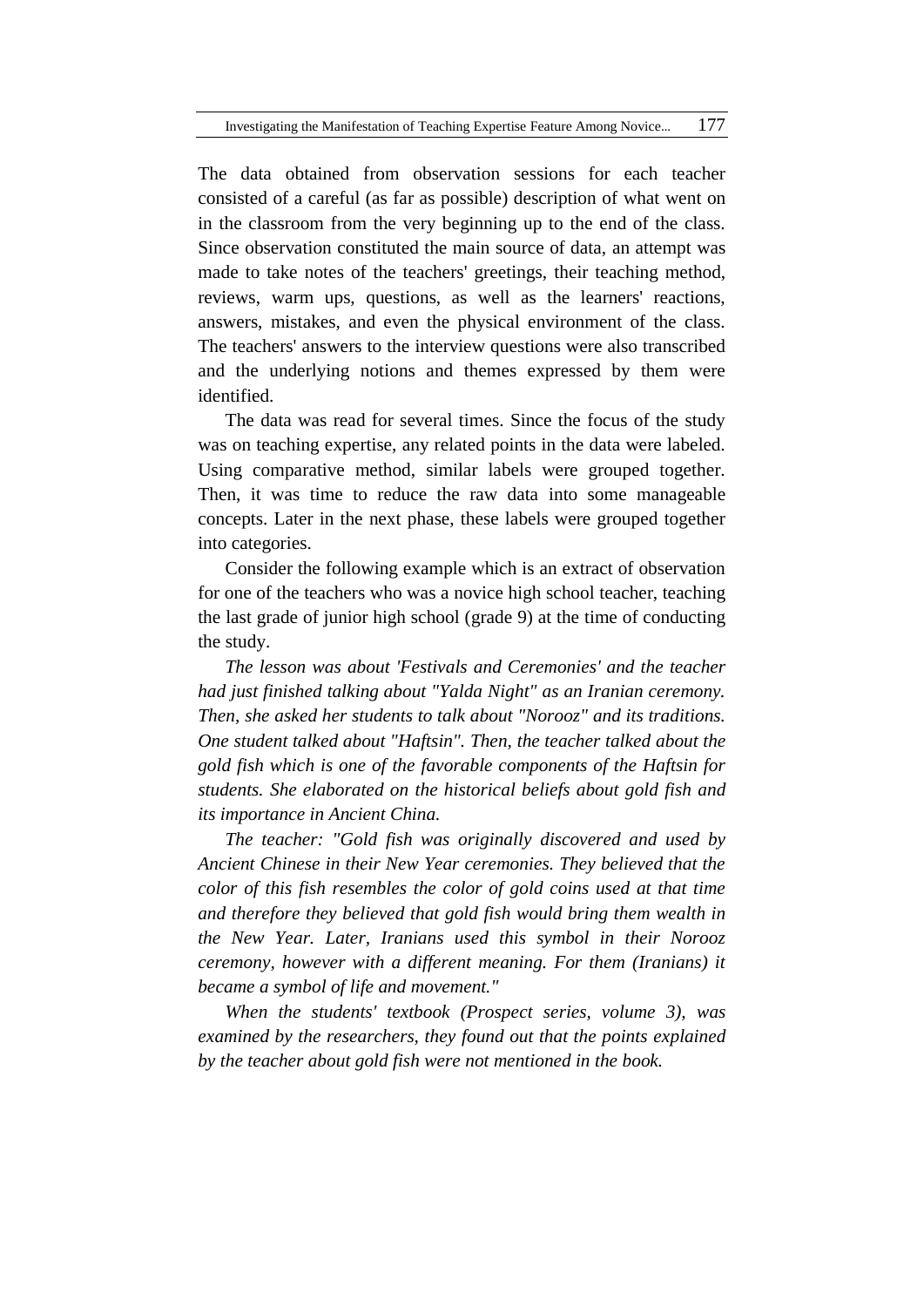This part of the extract was labeled as 'giving students extra information' and this concept was later categorized as "Content knowledge expertise".

# **Stage 2: Axial coding**

The next step in data analysis through codification is axial coding. Strauss and Corbin (1998, p.123) define this stage of coding as "the process of relating categories to their subcategories … linking a category at the level of properties and dimensions". Thus, the purpose of this stage is to put the broken data together and to form connections between a category and its subcategories.

The result of coding at the pervious stage was several discrete cases of teaching expertise at micro level. Now, it was time to put all these broken parts of data together in a meaningful and organized way. Therefore, those instances of teaching expertise which were similar or were related to each other were grouped together and given a general term like the case mentioned above.

At this stage, the researcher also made use of the literature on the issue, i.e. teaching expertise and employed the two models suggested by Beairsto (2013) and Saphier (2007) which were introduced briefly above. The models helped the researcher to better organize the discrete instances into macro categories.

The final expertise categories developed for the present study was a combination of these two models plus one item added by the researchers derived from the data which seemed to be absent in the models, i.e. expertise in dealing with challenges. Each category contained some subcategories covering the instances of the same kind in the data.

Briefly, the expertise categories for the present study as indicated in figure 1 consisted of the following items: expertise in management, motivational expertise and providing guidance and feedback, instructional expertise, content knowledge expertise, expertise in making connections between subjects of study, and expertise in dealing with challenges.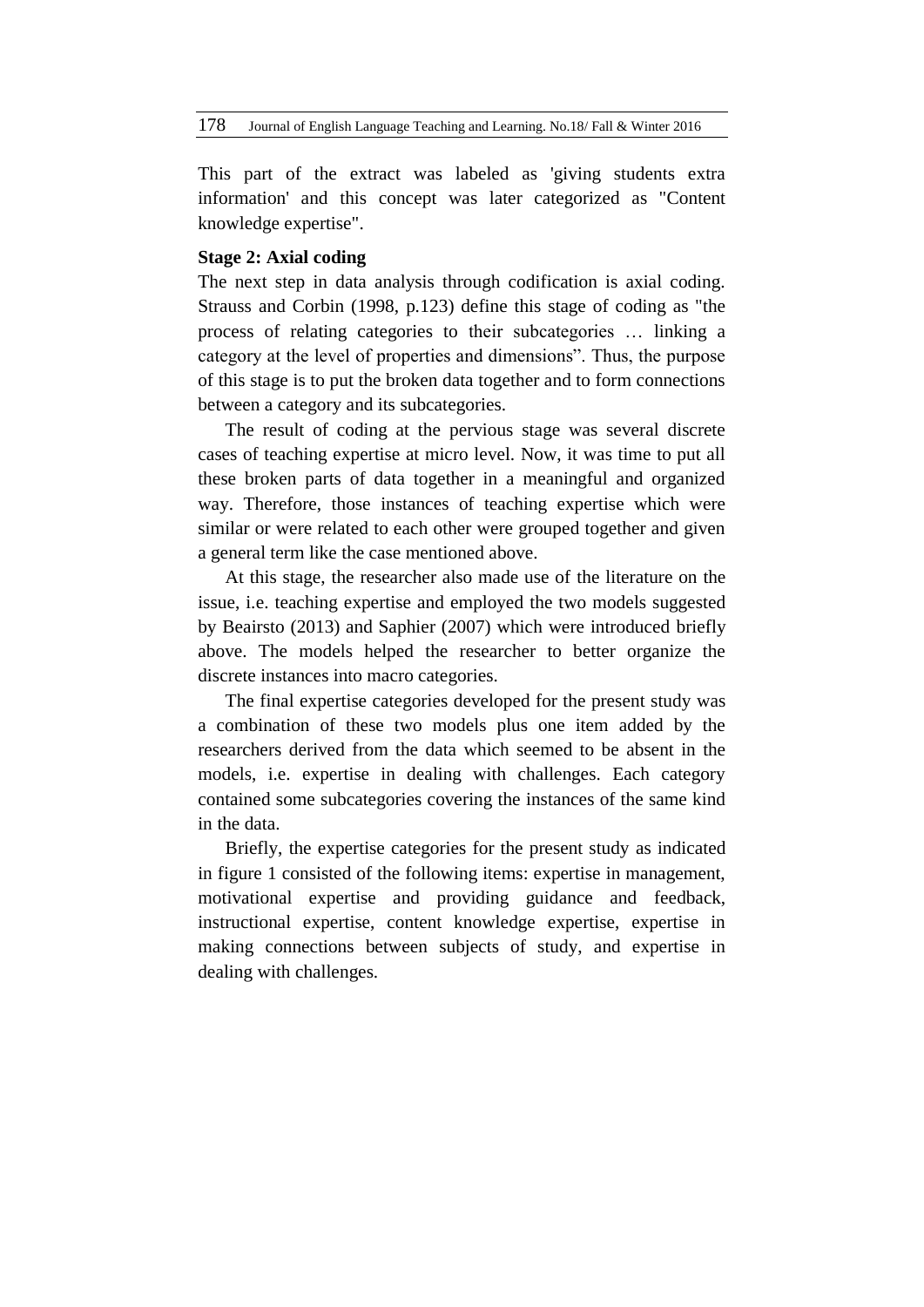

Figure 1. The teaching expertise features informing the study

At this stage, the teachers' answers to the first two questions of the interview were reviewed to see whether the categories found for teaching expertise (derived from the observation data) were also present in their comments. After reading and extracting the features of expertise that the participants of the study enumerated as features of teaching expertise, the researchers found that most of the categories and subcategories were mentioned by them, though sometimes they were stated by different terms and in different ways. For example, one of the experienced university instructors stated:

*"In my opinion teaching expertise refers to a number of features such as …, having skills of understanding students' known and unknown areas with respect to the content matter."* 

The point mentioned by this instructor was formerly decided to be one of the subcategories of instructional expertise and was given the title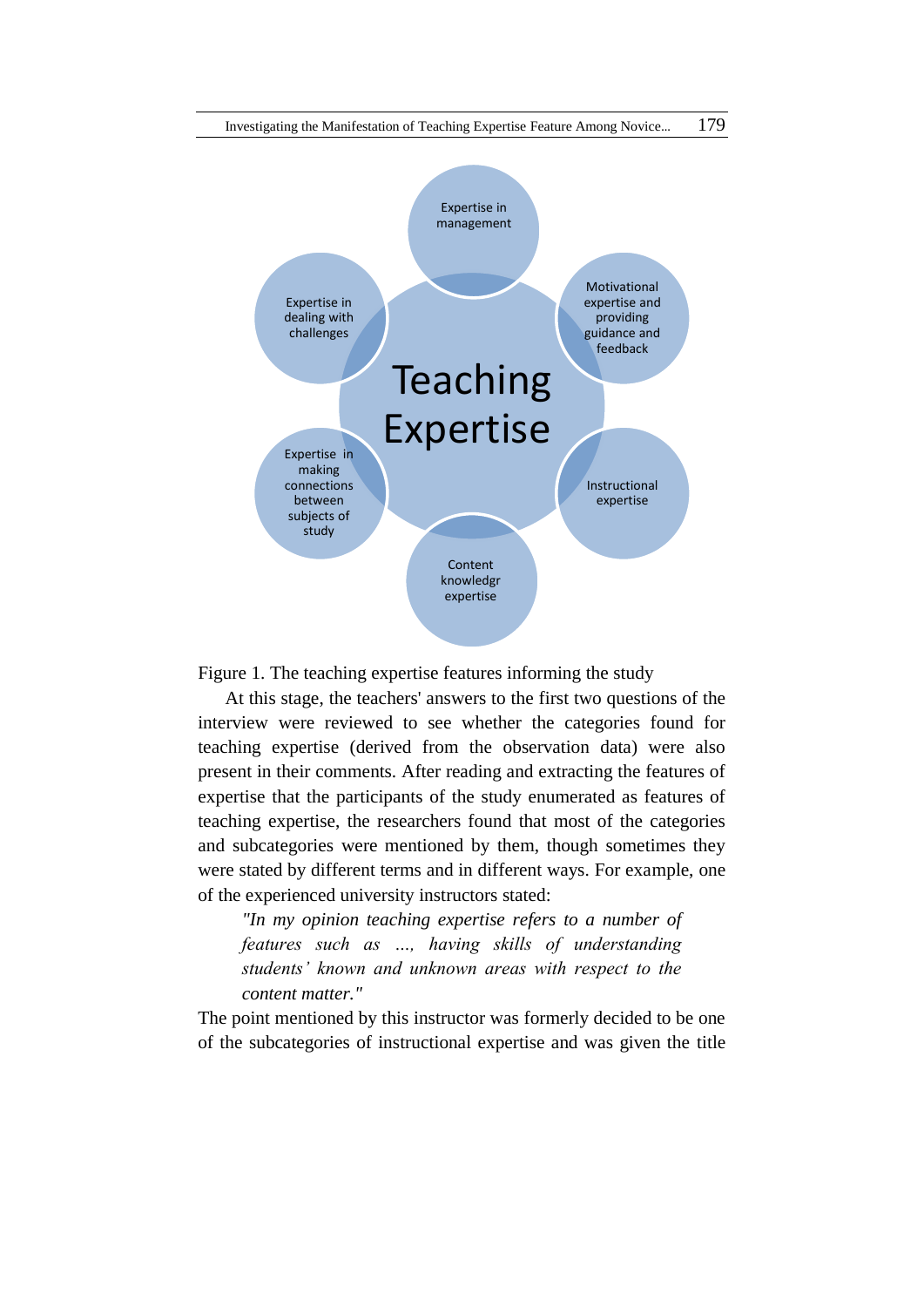"building on what learners know in teaching new items" (through trying to activate students' background knowledge).

# **Stage 3: Selective coding**

The final step in codifying the data is selective coding. In this stage, the categories are placed in a larger group, in order to form an overall theory or theme. Ary, Jacobs, and Sorensen (2010, p.650) define selective coding as "the process of systematically reviewing qualitative data to look for a specific category or theme".

First, the types of expertise which were prevalent in the teaching of each group of teachers were identified. For each group, the percentage of success in each of the expertise types was calculated and tabulated based on the number of checked cells divided by the total number of cells for each expertise type in a checklist which was specifically designed for this purpose. The tabulated data was finally converted to figures and charts which facilitated the comparison between and among the four groups of teachers.

| Expertise type                                        | The total<br>number of cells<br>for each type | The number of<br>checked cells | Percentage of success<br>in each type |
|-------------------------------------------------------|-----------------------------------------------|--------------------------------|---------------------------------------|
| Management                                            | 25                                            | 21                             | 84%                                   |
| Motivational and<br>providing guidance and<br>support | 55                                            | 36                             | 64%                                   |
| Instructional                                         | 90                                            | 83                             | 92%                                   |
| Content knowledge                                     | 10                                            | 9                              | 90%                                   |
| Making connections<br>between subjects of<br>study    | 5                                             | 3                              | 60%                                   |
| Dealing with<br>challenges                            | 10                                            | 5                              | 50%                                   |

Table 1. The percentage of expertise types for novice high school teachers

As it is shown, the first column shows the expertise types; the second indicates the total number of cells in each type of expertise, the third reflects the number of cells checked for teachers of each group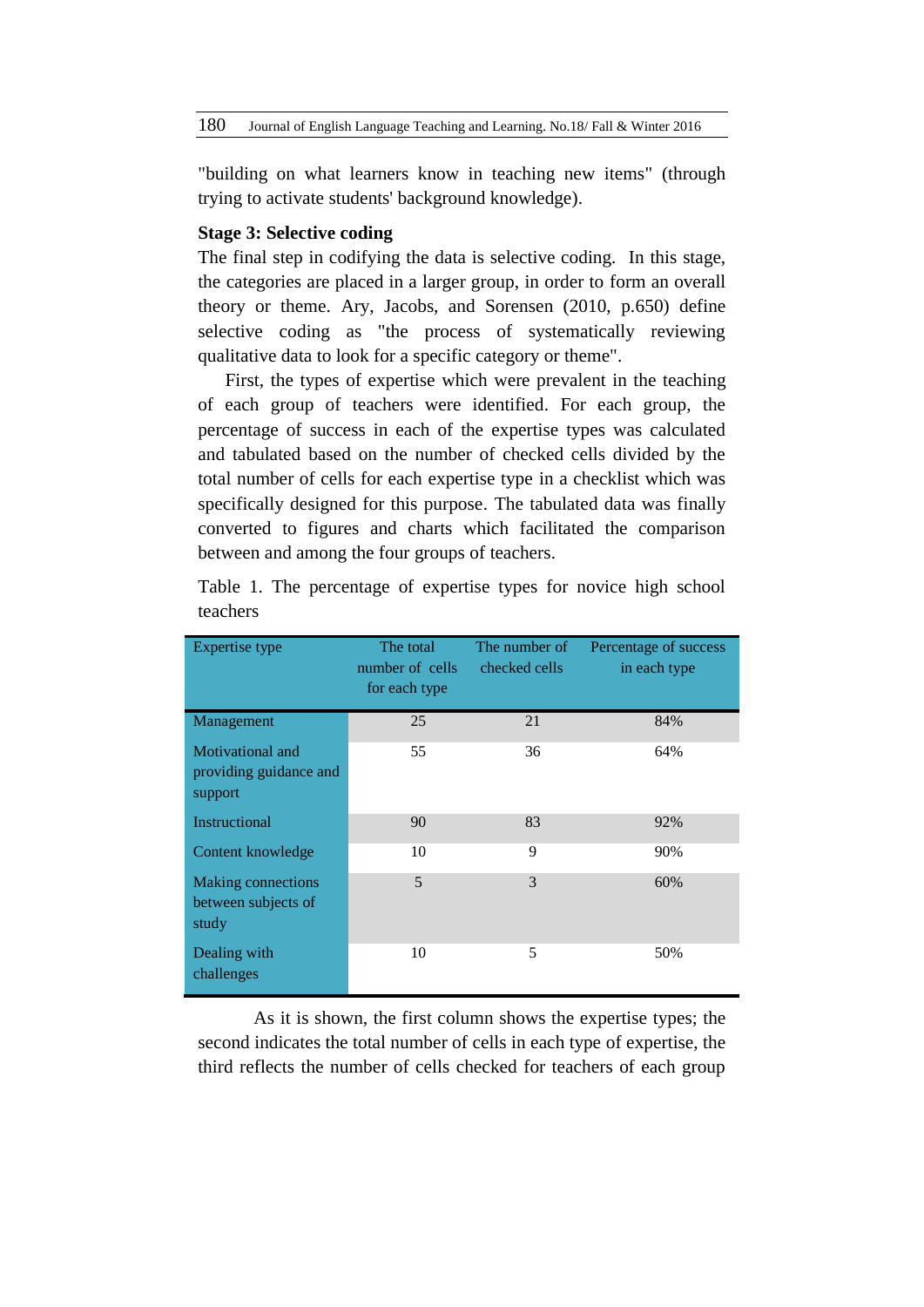based on the classroom observations; and the last one is devoted to the percentage of success of each group for each type of expertise.

Table 2. The percentage of expertise types for experienced high school teachers

| Expertise type                                         | The total number<br>of cells for each<br>type | The number<br>of checked<br>cells | Percentage of<br>success in each<br>type |
|--------------------------------------------------------|-----------------------------------------------|-----------------------------------|------------------------------------------|
| Management                                             | 25                                            | 18                                | 72%                                      |
| Motivational and providing<br>guidance and support     | 55                                            | 35                                | 63%                                      |
| <b>Instructional</b>                                   | 90                                            | 78                                | 87%                                      |
| Content knowledge                                      | 10                                            | 9                                 | 90%                                      |
| <b>Making connections</b><br>between subjects of study | 5                                             | 5                                 | 100%                                     |
| Dealing with challenges                                | 10                                            | 3                                 | 30%                                      |

Table 3. The percentage of expertise types for novice university instructors

| Expertise type                                     | The total<br>number of cells<br>for each type | The number<br>of checked<br>cells | Percentage of<br>success in each<br>type |
|----------------------------------------------------|-----------------------------------------------|-----------------------------------|------------------------------------------|
| Management                                         | 25                                            | 23                                | 92%                                      |
| Motivational and providing<br>guidance and support | 55                                            | 42                                | 76%                                      |
| <b>Instructional</b>                               | 90                                            | 75                                | 83%                                      |
| Content knowledge                                  | 10                                            | 7                                 | 70%                                      |
| Making connections between<br>subjects of study    | 5                                             | 5                                 | 100%                                     |
| Dealing with challenges                            | 10                                            | 2                                 | 20%                                      |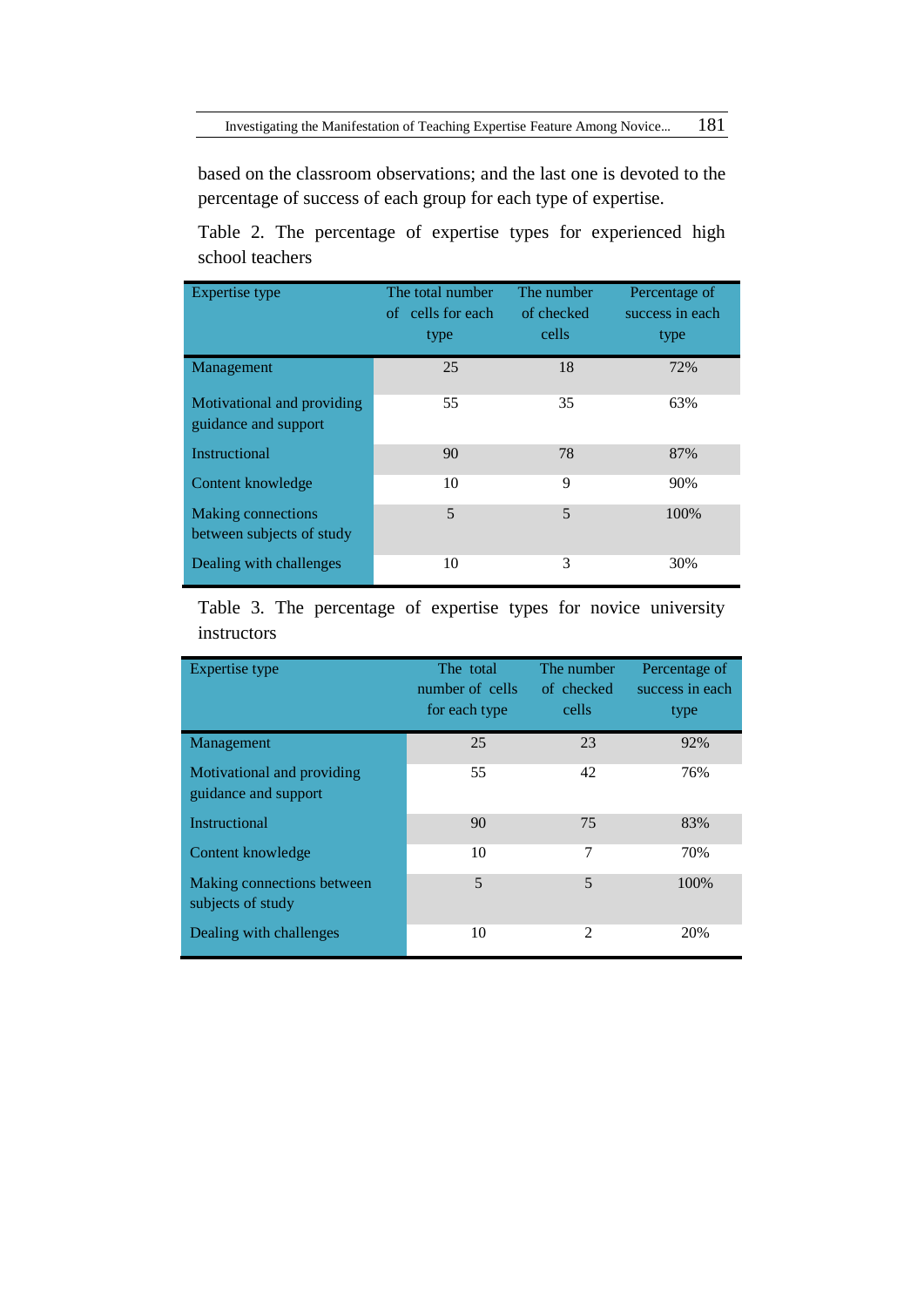| Expertise type                                        | The total<br>number of cells<br>for each type | The number<br>of checked<br>cells | Percentage of<br>success in each<br>type |
|-------------------------------------------------------|-----------------------------------------------|-----------------------------------|------------------------------------------|
| Management                                            | 25                                            | 19                                | 76%                                      |
| Motivational and<br>providing guidance and<br>support | 55                                            | 40                                | 73%                                      |
| <b>Instructional</b>                                  | 90                                            | 79                                | 88%                                      |
| Content knowledge                                     | 10                                            | 10                                | 100%                                     |
| Making connections<br>between subjects of<br>study    | 5                                             | 5                                 | 100%                                     |
| Dealing with challenges                               | 10                                            | $\mathfrak{D}$                    | 20%                                      |

Table 4. The percentage of expertise types for experienced university instructors

In order to have a clearer understanding of the information presented in the above tables, an attempt was made to transform the information into a visual mode, as seen in the following bar graph.

Instead of four bar graphs revealing the amount of success of each group in different aspects of expertise (in percentages), one bar graph (figure 2) was designed to show the performance of the four groups at once.

From the data gathered, organized and coded for the present study and based on the tables and the bar graph above, it can be inferred that the performance of all the four groups indicate degrees of success in all aspects of expertise investigated in this study.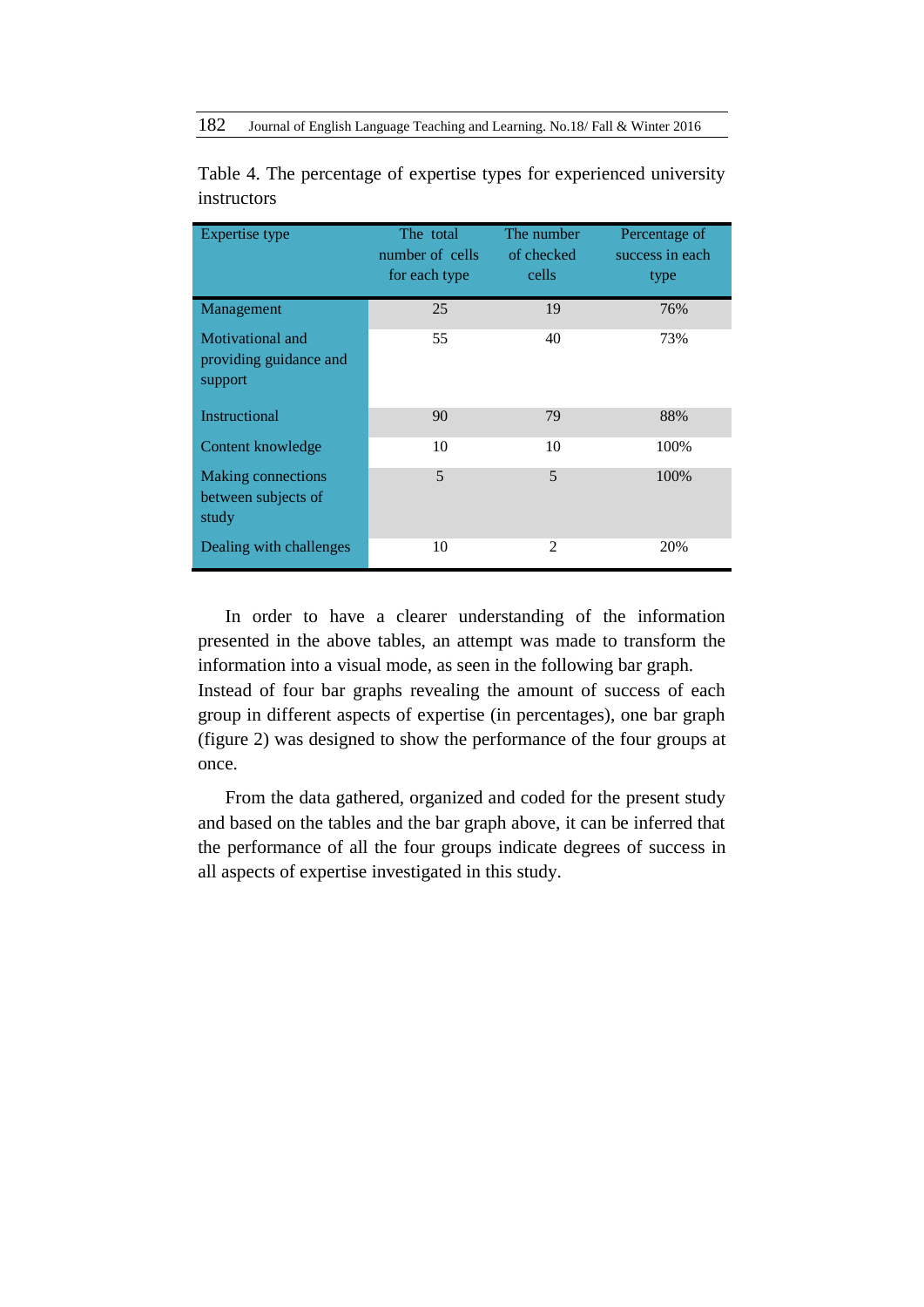

Figure 2. The bar graph indicating the percentage of success of each group of teachers regarding the expertise types

In order to be organized and systematic in elaborating the results of the study, two steps were followed. First, the degree of success in each type of expertise was presented and in the second step the most and least prominent expertise type(s) for each group of teachers were identified. The degree of success in this sense indicates how much the teaching performance of the teachers in each group manifested the categories of each expertise type.

## **Step one**

**Management expertise**: Novice university instructors ranked first in this type of expertise with 92% success which is quite high and novice high school teachers ranked second by 84%. Experienced university instructors ranked third by 76% and experienced high school teachers were the fourth by 72% success. A seen, the performance of the third and the fourth group in this type of expertise is very much alike.

**Motivational expertise and providing guidance and feedback**: The highest degree of success in this important type of expertise belonged to novice university instructors by 76%. Experienced university instructors ranked second by 73% which is quite close to the first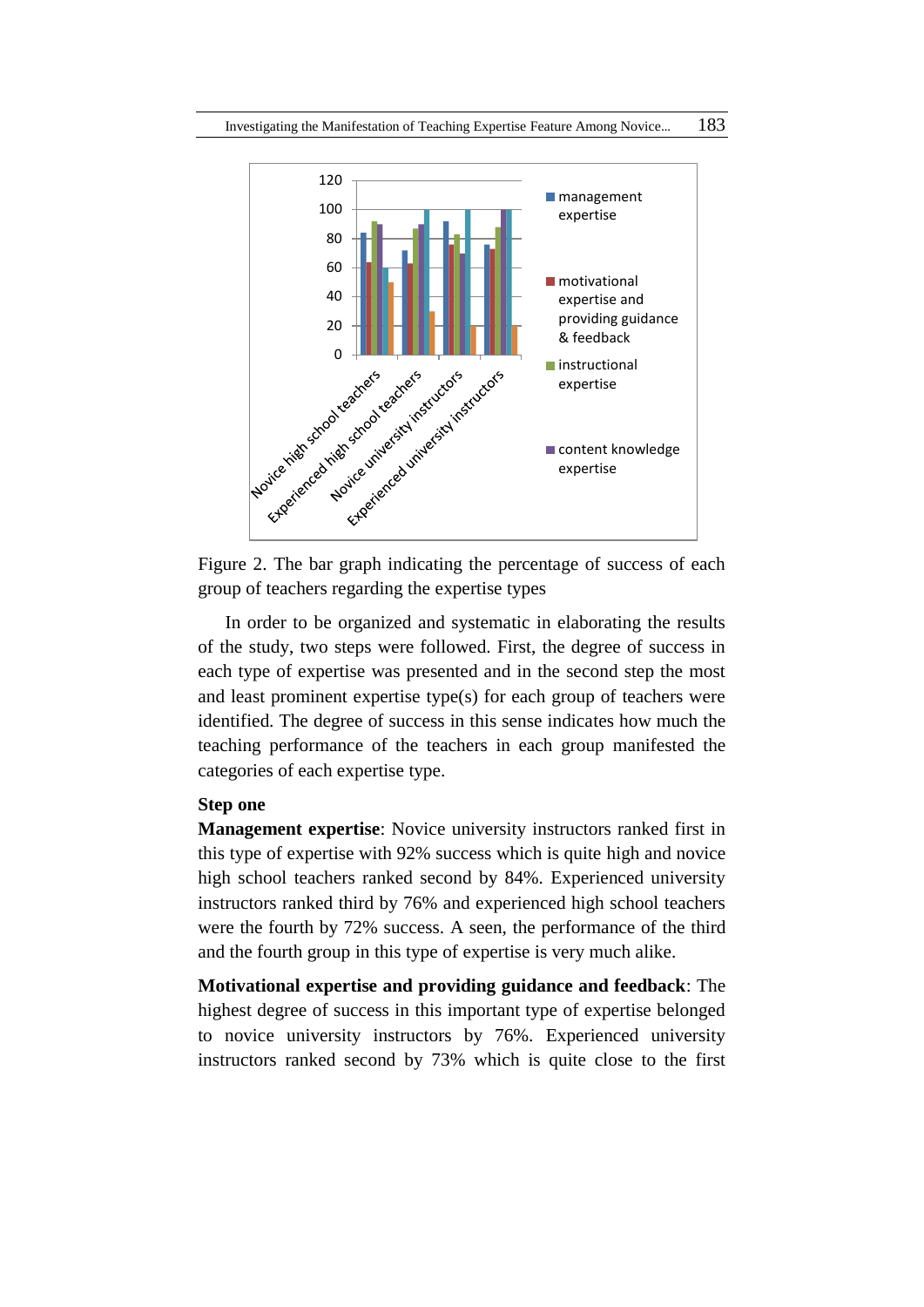group. Novice and experienced high school teachers ranked third and fourth by 64% and 63%, respectively, which are again very close to each other.

**Instructional expertise**: Regarding instructional expertise, novice high school teachers ranked first by 92% success. Then, came experienced university instructors with 88% success. The third group was experienced high school teachers by 87% success. And finally the fourth rank went to novice university instructors by 83% success. As it is seen, in this type of expertise all groups indicated high degree of success.

**Content knowledge expertise**: Experienced university instructors achieved the first rank in this type of expertise by 100%. It means that the teaching performance of all teachers in this group contained all categories of this type of expertise. Novice and experienced high school teachers jointly ranked second by an equal degree of success (90%) and novice university instructors stood at the last place by 70% success.

**Expertise in making connections between the subjects of study**: One of the interesting findings of the study was related to this type of expertise. The three groups of novice and experienced university instructors as well as experienced high school teachers achieved the highest level of performance in this type of expertise by 100%. Novice high school teachers, however, ranked the second by 60% success.

**Experience in dealing with challenges**: This type of expertise showed the lowest degree of success for all groups. Novice high school teachers ranked first by 50%, experienced high school teachers ranked second by 30% and novice as well as experienced university instructors ranked third by an equal degree of success (20%).

# **Step two**

In the second step, as formerly explained, the performances of the four groups of teachers were presented. Therefore, each group of teachers was treated individually.

**Novice high school teachers**: This group exhibited a high degree of success in the two types of instructional and content knowledge expertise by 92% and 90%, respectively. Though the least successful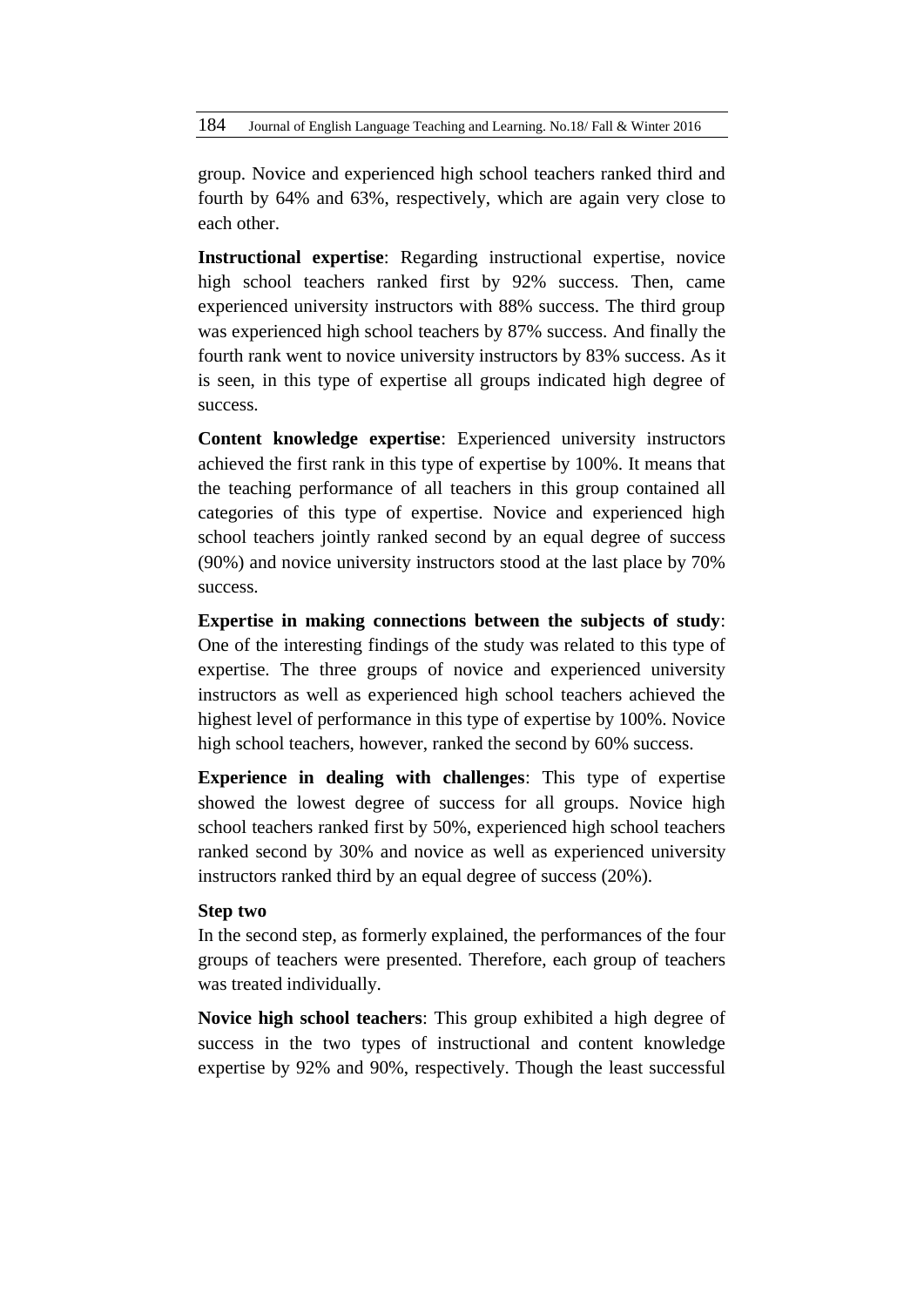area was expertise in dealing with challenges by 50%, it was the highest degree of success for this expertise type among the four groups.

**Experienced high school teachers**: This group achieved perfect performance (100% success) for expertise in making connections between subjects of study. They also were successful in content knowledge expertise by 90% success and then in instructional expertise by 87%. Their least successful area concerned expertise in dealing with challenges (30%).

**Novice university instructors**: This group was considerably successful in making connections between subjects of study by 100% success. Their second area of strength was related to management expertise by 92% success and their least successful area was expertise in dealing with challenges by 20% success.

**Experienced university instructors**: This group was the only group that achieved two cases of complete success in performance (100% success) for content knowledge and making connections between subjects of study. They also achieved 88% of success in instructional expertise. Their least area of success again went to expertise in dealing with challenges by 20% success.

## **Discussion**

In this section, the research questions of the study are restated and answered based on the findings of the study and more points concerning the comparison of the four groups of teachers are presented. The results are also discussed in the light of the related literature.

# **1. How is expertise manifested in the teaching practice of novice and experienced EFL high school teachers?**

On the whole, both groups of teachers achieved above 50% success in all types of expertise. The only exception was expertise in dealing with changes in which the experienced high school teachers had 30% success.

An attempt was made to convert the related information into pie charts through which the contribution of each type of expertise for these two groups of teachers can be examined more clearly.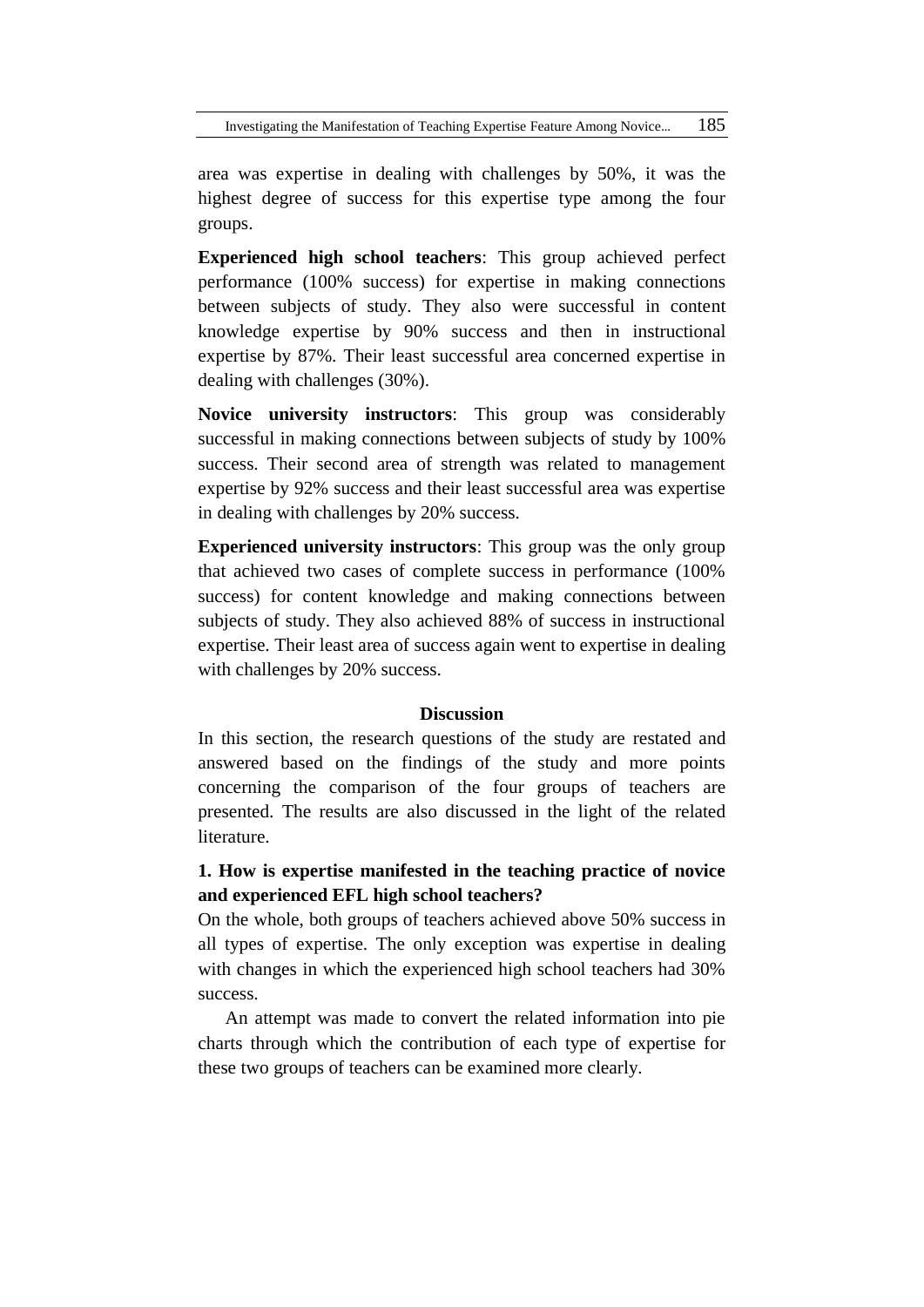If the concept of expertise can be considered as a whole (the circle), each type of expertise identified by one color represents just a part of it. As shown in the pie chart below, instructional and content knowledge expertise accounted for the largest portions and expertise in dealing with challenges made up the smallest portion of teaching expertise for novice high school teachers.



Figure 3. The contribution of each type of expertise for novice high school teachers

For experienced high school teachers, expertise in making connections between subjects of study, content knowledge, and instructional expertise formed the largest portions and expertise in dealing with challenges made up the smallest portion.



Figure 4. The contribution of each type of expertise for experienced high school teachers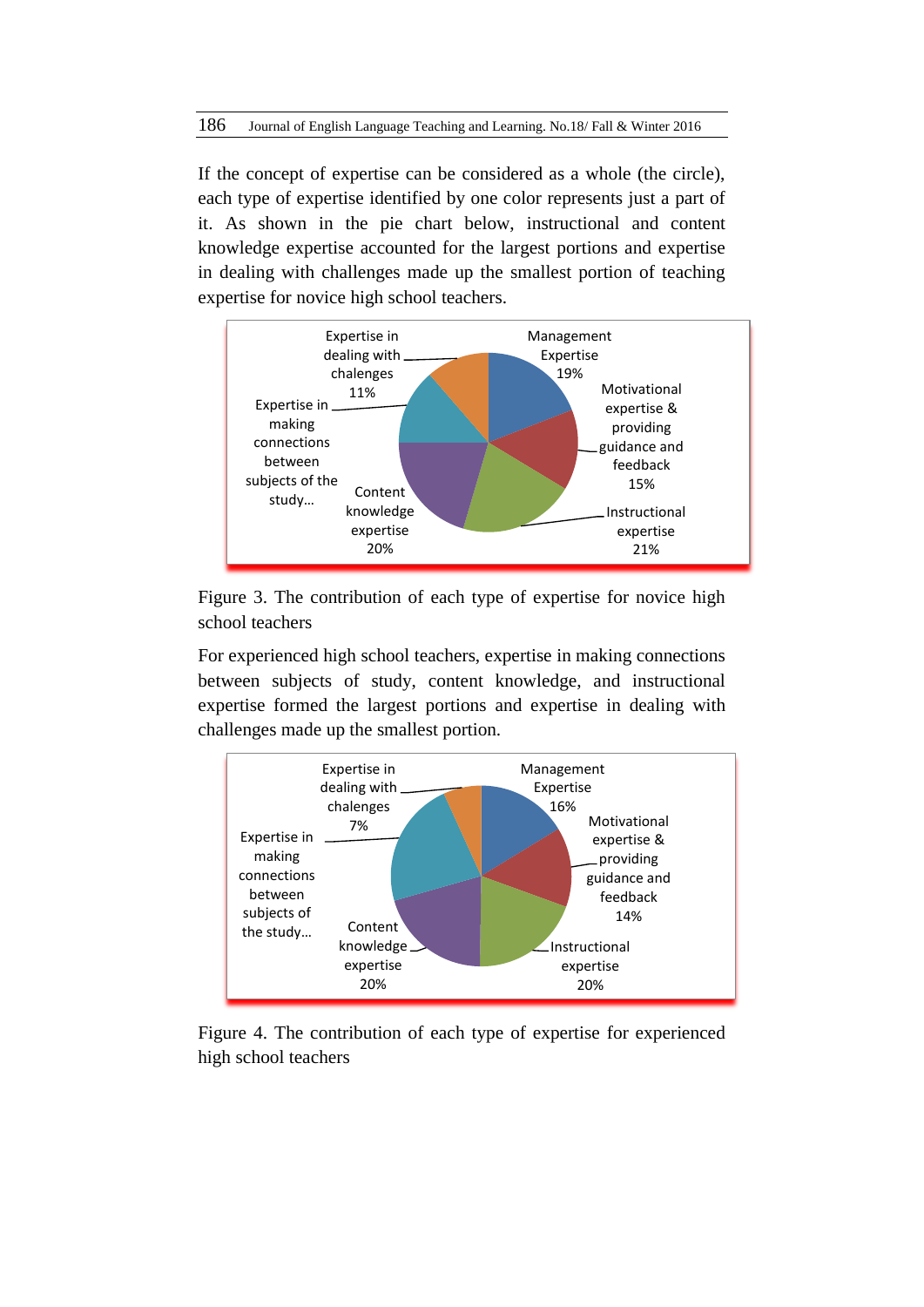In the following table, the degree of success for these two groups of teachers can be compared.

Table 5. Comparing the amount of success of novice and experienced high school teachers in the teaching expertise types

| Types of expertise                                 | Novice high<br>school teachers | <b>Experienced</b> high<br>school teachers |
|----------------------------------------------------|--------------------------------|--------------------------------------------|
| Management                                         | 84%                            | 72%                                        |
| Motivational and providing<br>guidance and support | 64%                            | 63%                                        |
| Instructional                                      | 92%                            | 87%                                        |
| Content knowledge                                  | 90%                            | 90%                                        |
| Making connections between<br>subjects of study    | 60%                            | 100%                                       |
| Dealing with challenges                            | 50%                            | 30%                                        |

Concerning the management, motivational expertise and providing guidance and support, and instructional expertise, the analysis of data did not show a remarkable contrast between these two groups of teachers. As indicated in table 5, the difference does not exceed 12 percent. No difference is observed for content knowledge expertise, since both groups achieved the same percentage of expertise manifestation (90%).

Consequently, based on the result of this study it can be claimed, as far as high school teachers are concerned, increasing the years of teaching experience does not necessarily lead to a different and more successful pattern of teaching expertise types.

The findings mentioned above are in contrast with the existing literature in which the novices were described as failing to adapt instruction in response to students' cues due to their less wellelaborated schemas (Gagné, 1985). According to Westerman's study (1991), novice teachers lack integrated knowledge about the overall curriculum, are not aware of student characteristics sufficiently, ignore students' prior knowledge and behavior cues, and therefore cannot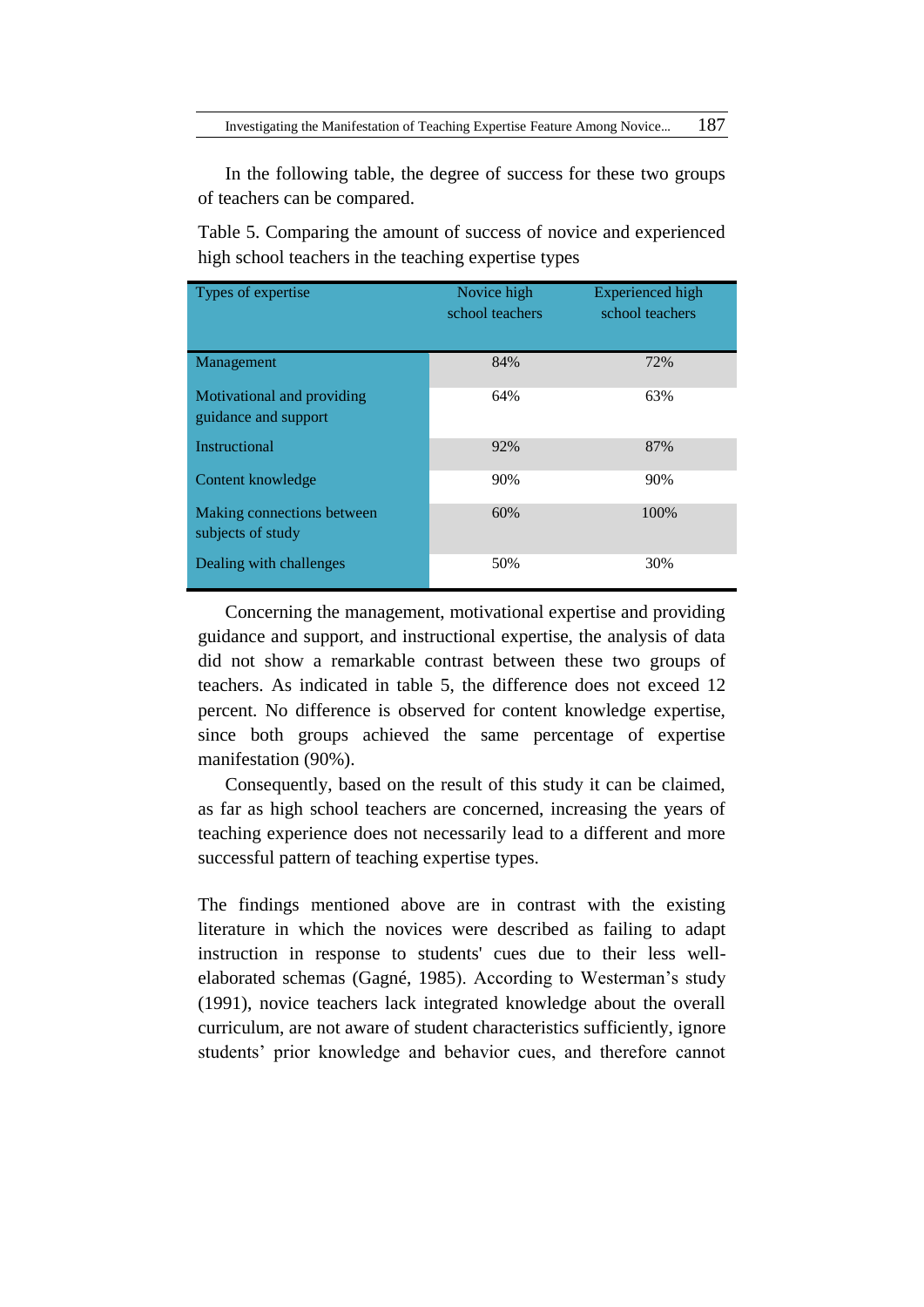make the three stages of decision-making - preactive, interative, and postactive - dynamically interrelated, as the expert teachers do. In other words, the studies mentioned above suggests that novice teachers usually teach each lesson as a discrete entity without tailoring it to the characteristics of students because they cannot use various sources of information in order to form internal goals.

Farrell (2009) believes that many teacher educators, teachers, students, administrators, and even novice teachers themselves assume that once novice teachers have graduated, they will be able to apply what they have learned in teacher-preparation programs during their first years of teaching. However, the transition from the teachereducation program to the first years of teaching has been characterized as a type of reality shock; the ideals that novice teachers may have formed during the teacher-education program are often replaced by the realities of the social and political contexts of the school. One reason may be that teacher- education programs are unable to reproduce environments similar to those teachers face when they graduate. Consequently, many novice teachers are left to cope on their own in a sink-or-swim situation.

Johnson (2002) also stated that for the novice teacher, the first years of teaching has been called an unpredictable and idiosyncratic activity, an anxiety provoking experience that involves a balancing act between learning to teach (i.e., furthering the professional knowledge and skills that were initiated during the teacher-education program) and attempting to take on an identity as a real teacher within an established school culture.

However, the findings of this study indicated a different pattern of teaching experience and expertise for novice teachers that is by no means similar to those mentioned in the literature.

What actually differentiates the performance of novice and experienced high school teachers participating in the present study is related to two expertise types of making connections between subjects of the study and dealing with challenges. While experienced high school teachers revealed perfect performance in making connections between the subjects of the study (100%), novice high school teachers were only 60% successful. The success of experienced high school teachers may be due to their comprehensive point of view which has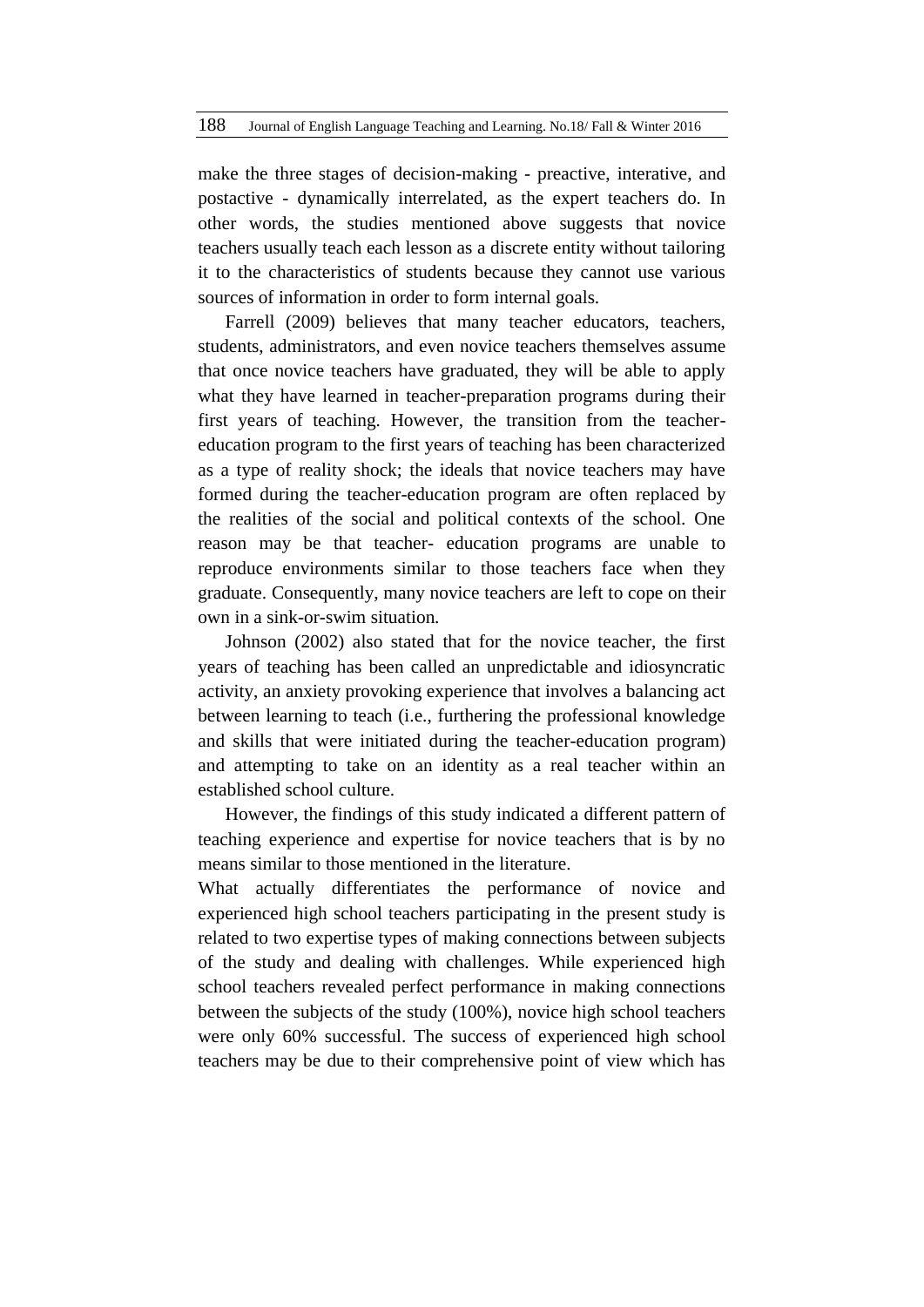been developed through several years of teaching experience that inspire them to look at several lessons of the book as a continuum rather than discrete items. Novice teachers, on the other hand, may have been so overwhelmed by the requirements of each lesson that might have made them ignore the fact that these discreet items can be placed into a more general framework.

Discussing success or lack of success for dealing with challenges in classrooms is quite problematic. Table 5 suggests that novice teachers were 50% successful in dealing with challenges, while experienced teachers were only 30% successful. However, it cannot be concluded that novices were more able to deal with challenges than the experienced teachers. In fact, it can be assumed that since experienced teachers usually manage to offer instruction in the classroom skillfully, and are successful in directing the learners' attention to the points of each lesson and also attend to their affective needs and moods, very few problematic cases of challenge took place in the class to be observed by the researchers. As a matter of fact, what actually revealed itself as a challenge for the novice teachers could have been regarded as an ordinary case for the experienced ones. This is where experience helps teachers to follow a smooth trend of teaching in their classrooms.

# **2. How is expertise manifested in the teaching practice of novice and experienced EFL university instructors?**

On the whole, both groups of university instructors achieved above 70% success in all types of expertise. The only exception again is expertise in dealing with challenges in which both groups had 20% success.

Once more the related information was converted into pie charts through which the contribution of each type of expertise for these two groups of instructors can be observed.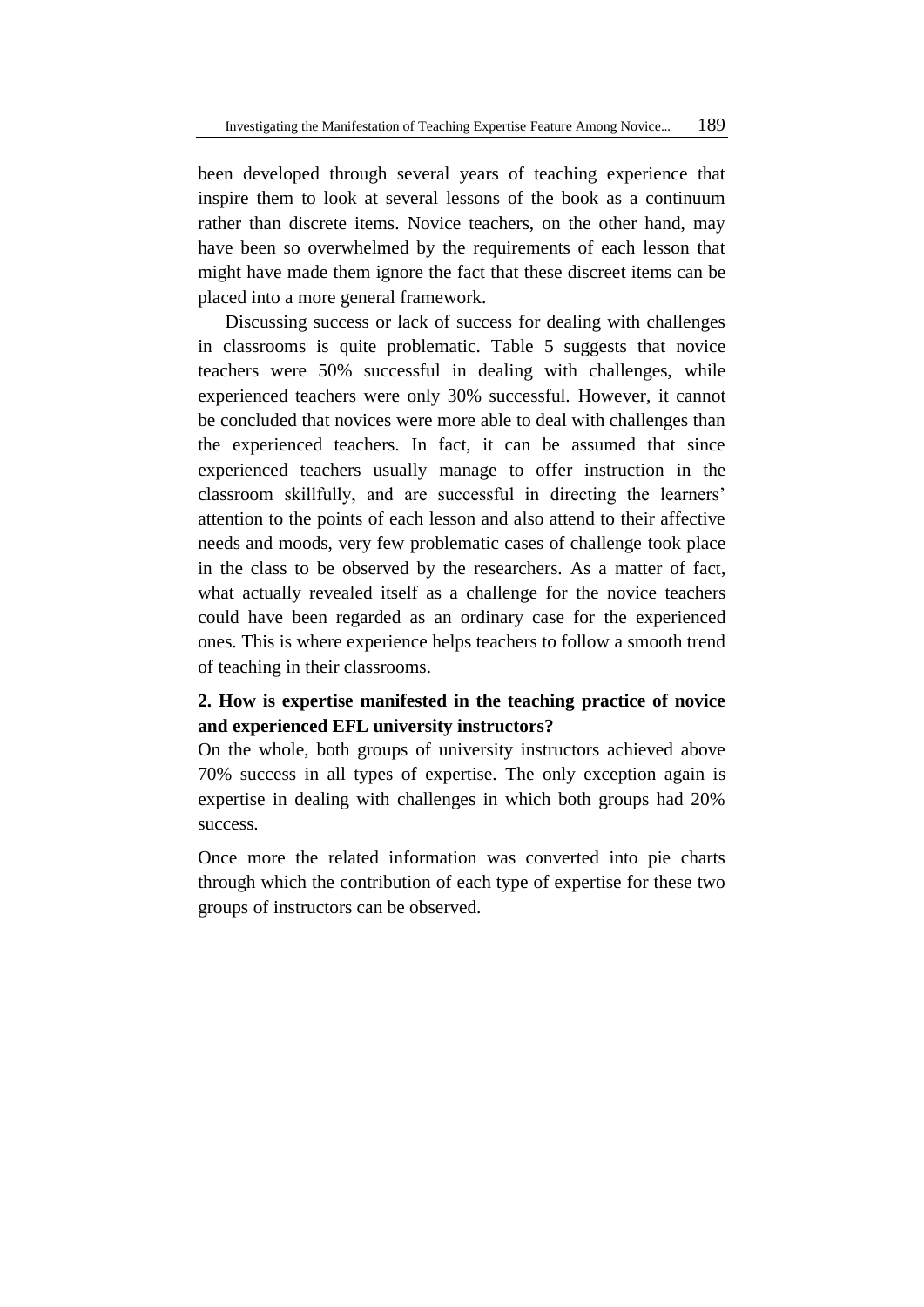

Figure 5. The contribution of each type of expertise for novice university instructors

As depicted in the above chart, expertise in making connections between subjects of study and management expertise accounted for the largest portions and expertise in dealing with challenges made up the smallest portion of contribution.



Figure 6. The contribution of each type of expertise for experienced university instructors

For experienced university instructors, expertise in making connections between the subjects of study, and content knowledge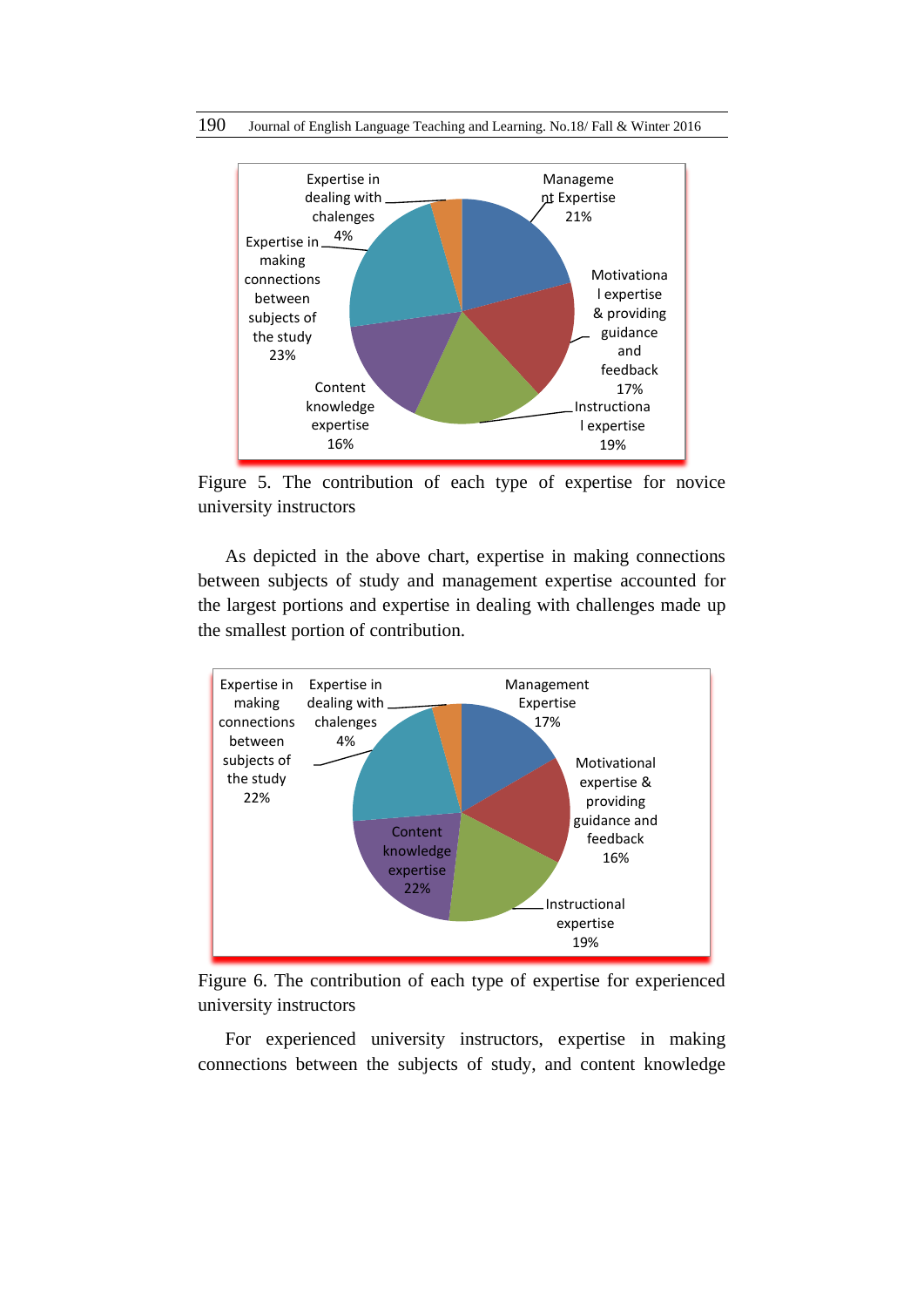formed the largest portions and expertise in dealing with challenges accounted for the smallest portion of contribution.

In table 6, the amount of success in the manifestation of teaching expertise for these two groups of teachers can be compared.

Table 6. Comparing the degree of success of novice and experienced university instructors in the teaching expertise types

| Types of expertise                                 | <b>Novice</b><br>instructors | Experienced<br>instructors |
|----------------------------------------------------|------------------------------|----------------------------|
| Management                                         | 92%                          | 76%                        |
| Motivational and providing guidance and<br>support | 76%                          | 73%                        |
| <b>Instructional</b>                               | 83%                          | 88%                        |
| Content knowledge                                  | 70%                          | 100%                       |
| Making connections between subjects of<br>study    | 100%                         | 100%                       |
| Dealing with challenges                            | 20%                          | 20%                        |

Novice and experienced university instructors did not indicate much difference in areas of management, motivational expertise and providing guidance and support, instructional, expertise in making connections between subjects of the study and also dealing with challenges. However, there was a considerable difference in their patterns of expertise concerning content knowledge in which experienced university instructors outperformed the novice ones by 30%. Except for content knowledge, again the findings of the present study do not support the related literature. In fact, it seems that the two groups indicated somehow a similar pattern of teaching expertise.

# **3. Does teaching experience lead to teaching expertise? Do the novice and experienced groups reveal different patterns of expertise?**

The results of the present study question the common-sense belief according to which experience leads to expertise. In fact, the analysis of the data revealed that the teachers in novice groups (university and high school) and experienced teachers (university and high school)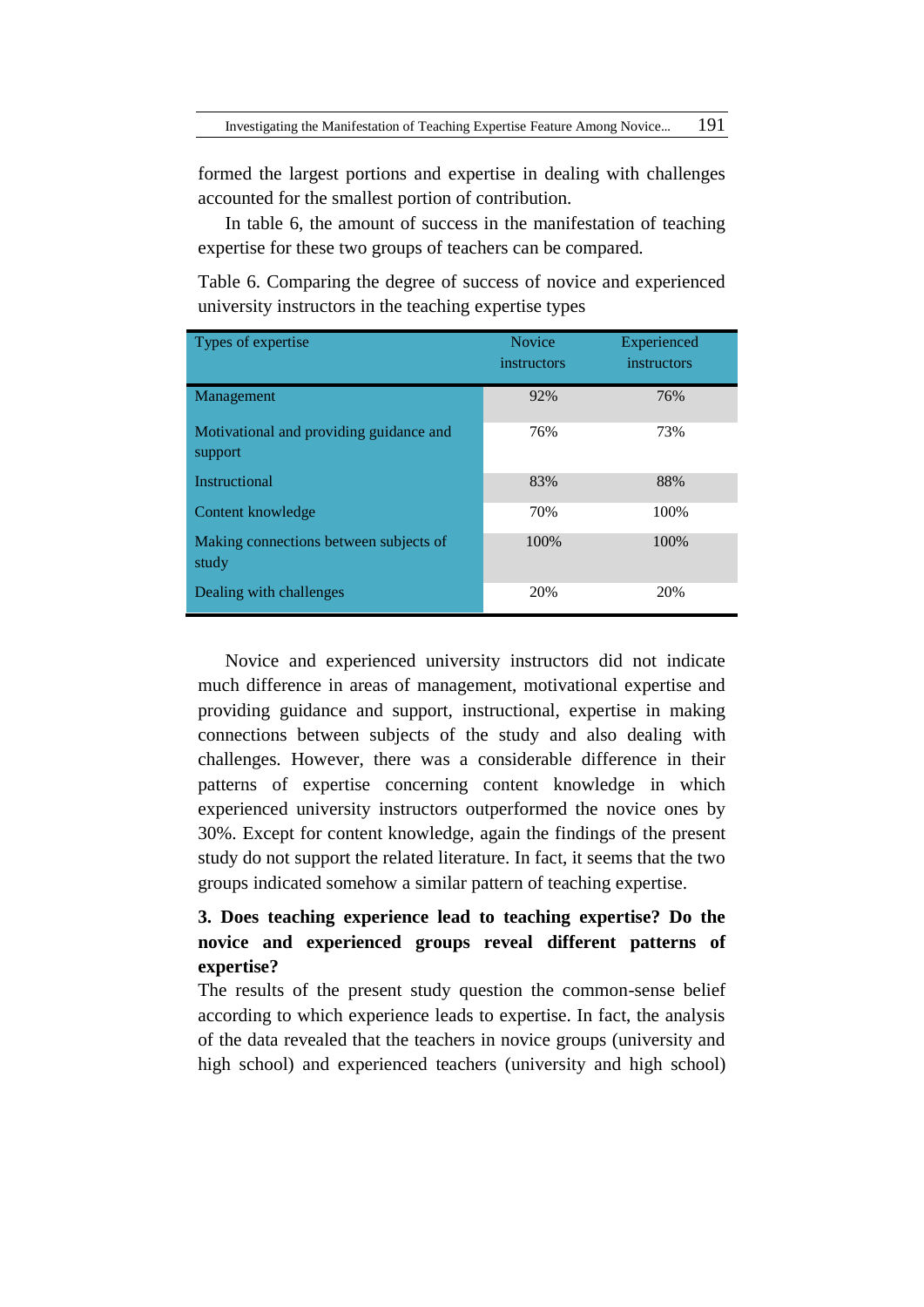indicated a number of similar features of expertise in their teaching expertise. Therefore, based on the findings of this study, it cannot be claimed that different patterns of expertise features were observed between and among the four groups of teachers. Nor can it be claimed that experienced teachers outperformed the novices. Even based on the results, novice high school teachers and instructors outperformed experienced groups in two categories of management and motivational expertise. Therefore, based on the results of the present study, it cannot be concluded that an increase in years of teaching experience will necessarily lead to the manifestation of higher levels of expertise.

To provide more information regarding this important finding one can refer to the fourth question of interview which focused on the same issue. In this question, the teachers were asked: "*Do you believe that teaching experience (in the sense of years of teaching practice) and expertise are related to each other in any meaningful way? How? Do you think teaching experience will necessarily lead to the formation and development of teaching expertise? How? Please explain*."

The analysis of the teachers' responses revealed that most teachers (all except two) believed that experience (in the sense of teaching practice) can be effective in developing expertise; however, it is not enough for its formation and development. They believed that many other factors are involved in the teachers' professional development such as exchanging ideas with colleagues, trying to be up-to-date, reading recent sources, and most importantly being reflective. Therefore, their ideas seem to be in-line with and support the findings of this study.

The relationship between experience and expertise has not been the focus of many studies in the field of second/foreign language teaching. In addition to those mentioned previously, Tsui (2009) also states that various criteria have been used to identify expert teachers. The most commonly adopted criterion is the number of years of teaching. Then, she asserts that experience does not entail expertise. Breiter and Scardamalia (1993) also express the same idea.

In this sense, it seems that the present study also confirms the literature such as Farrell (2013) and Kini and Podolsky, (2016) that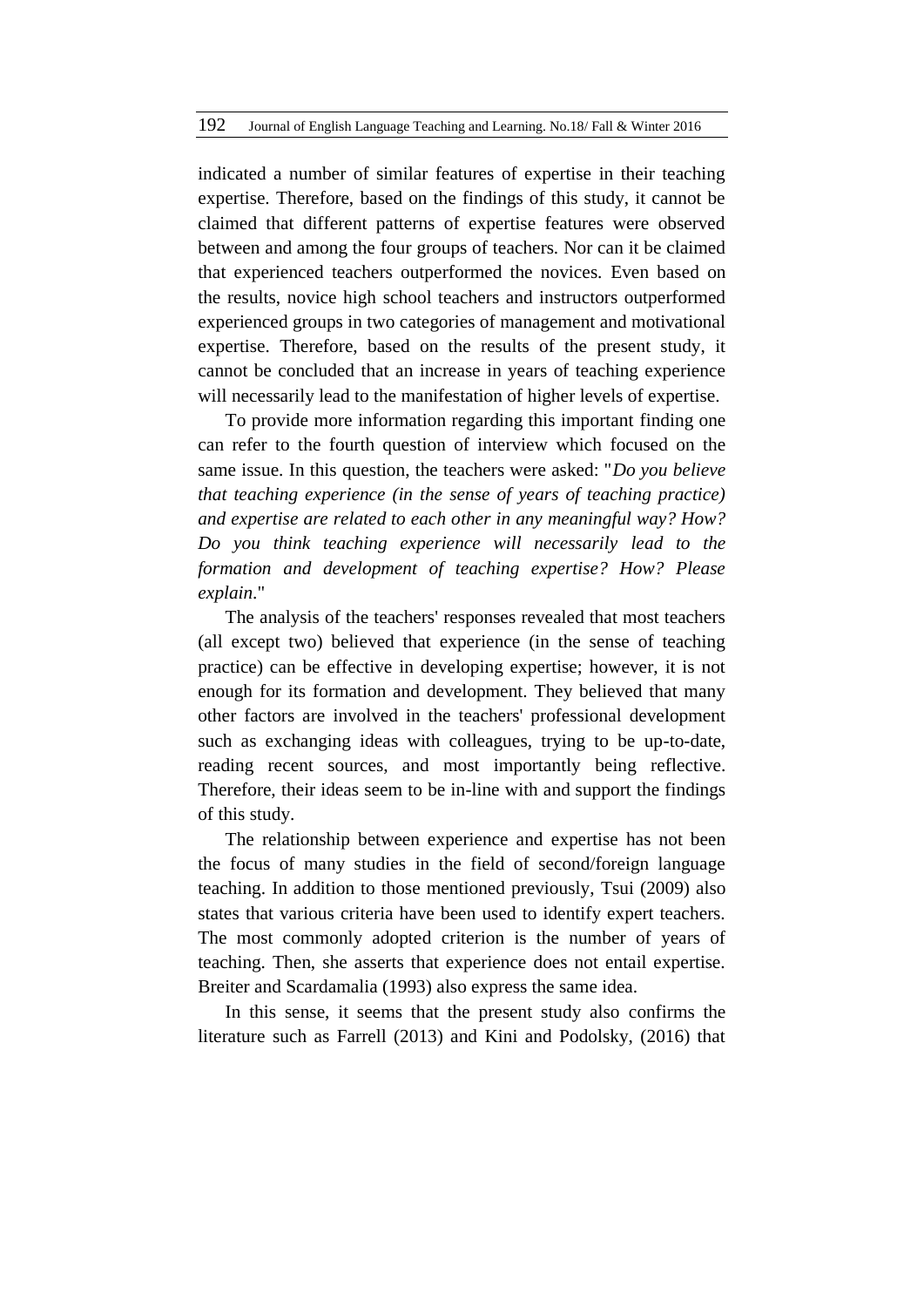suggests teaching experience, though effective, cannot necessarily lead to the formation of teaching expertise.

# **4. What aspects of expertise are more outstanding in each of these two educational contexts?**

The instances of teaching expertise manifested by high school teachers included their good performance on content knowledge, instructional, management expertise (for both groups of novice and experienced teachers) and making connections between subject of study (for the experienced teachers).

The instances of teaching expertise manifested by university instructors encompass making connections between subjects of the study, instructional, motivational expertise and providing guidance and support, and management (for both groups of novice and experienced instructors) and content knowledge (for the experienced instructors).

As such, it can be concluded that management and instructional expertise prove to be the common expertise features manifested in the teaching practice of high school teachers and university instructors.

# **5. In what ways expertise differ in teaching practice of Iranian General English university instructors and high school EFL teachers?**

One aspect of difference between high school teachers and university instructors refers to the average degree of success of these two groups in the teaching expertise types which was calculated by adding the average of all expertise types for one group divided by six (the number of expertise categories investigated in this study). While this average is 72% for novice and experienced high school teachers as well as novice university instructors, it is 76% for experienced instructors. It should be reminded that experienced instructors were also the only group among the four groups who had two cases of 100% success for content knowledge and making connections between subjects of study.

### **Conclusions and Implications**

This study focused on the manifestation of teaching expertise in novice and experienced Iranian high school EFL teachers and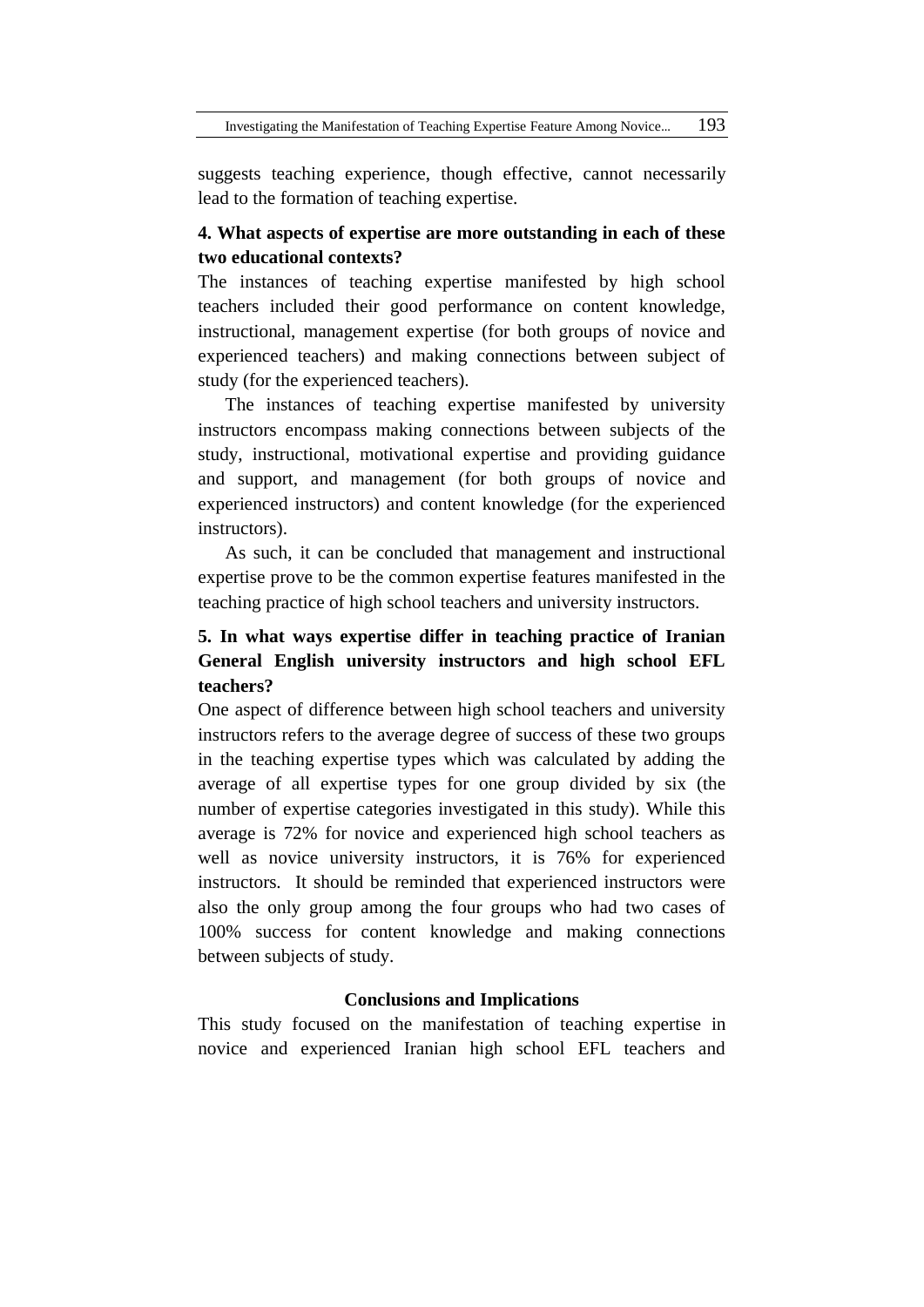university instructors and aimed to investigate the following issues through observation and interview,

- whether the teachers who participated in the study, novice versus experienced and high school teachers versus university instructors reveal different pattern of teaching expertise in their classrooms,
- whether teaching experience in the sense of years devoted to teaching practice can lead to the development and manifestation of rich teaching expertise features for the experienced high school teachers and university instructors participating in the study.

The results of the study revealed that first, the four groups of teachers did not manifest different patterns of expertise features in their teaching practice. The degrees of success in different features of expertise for the four groups were almost similar to each other. Consequently, contrary to the extant literature, the novice high school teachers and university instructors were not noticeably different from experienced high school teachers and university instructors of the study in expertise in management, motivational expertise and providing guidance and feedback, instructional expertise, content knowledge expertise, expertise in making connections between subjects of study, and expertise in dealing with challenges.

Second, no evidence in this study could support the long-held belief that experience will definitely lead to expertise. Since the degree of success of the novice groups of teachers in different expertise features had almost the same pattern as that of experienced groups, the novices cannot be labeled as those who lack many aspects and features of teaching expertise.

The results of the study can have a number of implications for both teachers and teacher educators. Language teacher educators should be made aware of the fact that the statement "Experience leads to expertise" is more a myth rather than a fact. Such being the case, it can be suggested that the purpose and content of pre-service and inservice teacher training courses be revised. Traditionally, such courses usually target novice and partially experienced teachers and the experienced teachers are either exempted from them or they do not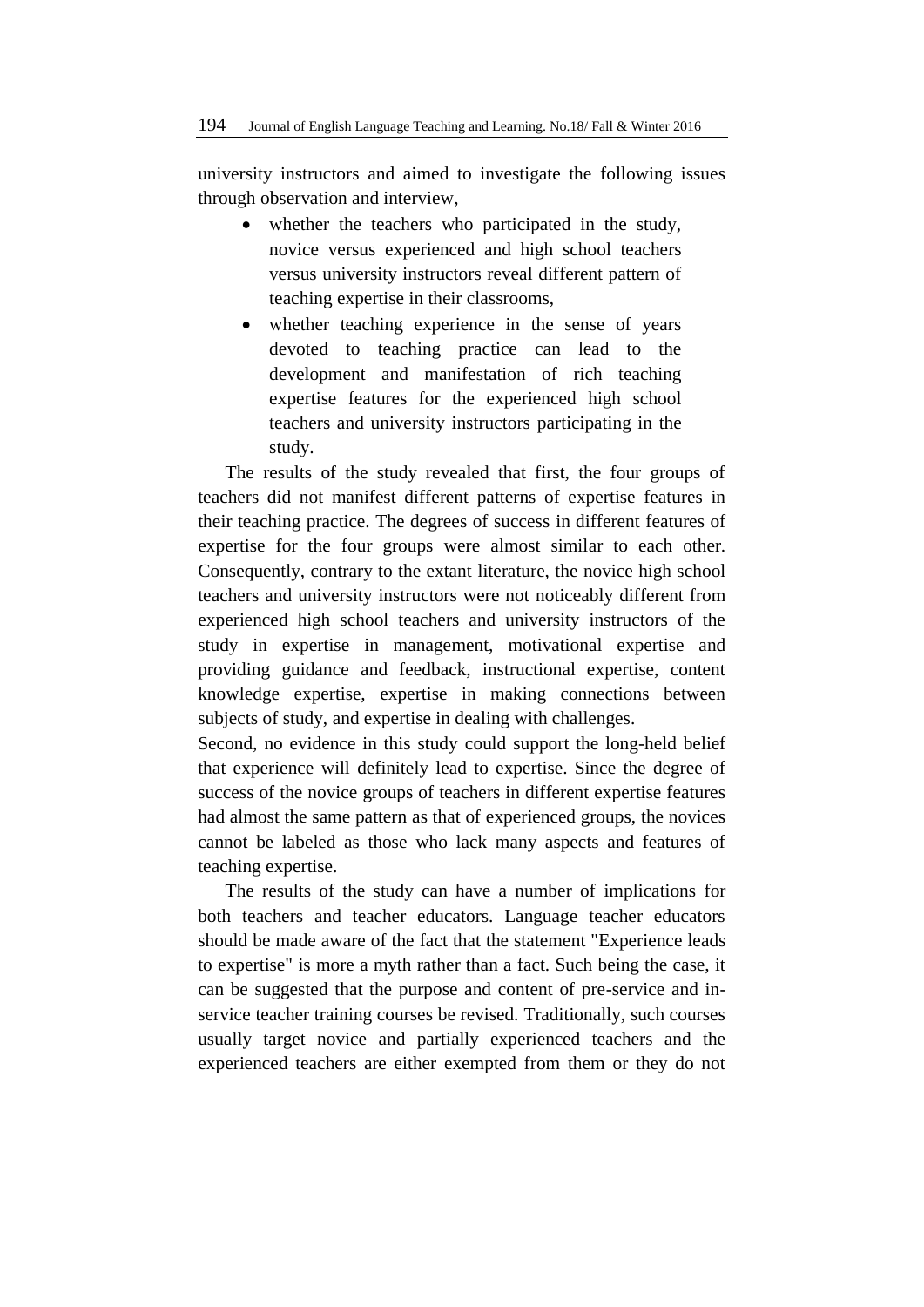take them seriously enough. Policy makers and curriculum developers in the Ministry of Education and Ministry of Science, Research, and Technology should pay much more attention to offering teacher professional development programs through needs analysis of language teachers which can be done by observing their classes and interviewing them. As a matter of fact, in some cases, it is the experienced teachers who need such programs rather than the novice ones.

#### **References**

- Ary, D. Jacobs, L. C. & Sorensen, C. (2010). *Introduction to Research in Education*. Wadsworth, Cengage Learning.
- Bairsto, B. (2013). *What is a teacher's expertise?* Available at: [http://www.cea-ace.ca/blog/bruce-beairsto/2013/08/4/what-teachers](http://www.cea-ace.ca/blog/bruce-beairsto/2013/08/4/what-teachers-expertise)[expertise.](http://www.cea-ace.ca/blog/bruce-beairsto/2013/08/4/what-teachers-expertise)
- Berliner, D. C. (1986). In pursuit of the expert pedagogue. *Educational Researcher*, *15* (7), 5-13.
- Berliner, D. C. (1987). *Expert and novice interpretations of classroom data*. Paper presented to the American Educational Research Association, Washington D C.
- Berliner, D. C. (2004). Expert teachers: their characteristics, development and accomplishments. In R. Batllori Obiols, A. E Gomez Martinez, M. Oller i Freixa & J. Pages i. Blanch (eds.), *De la teoriaa l'aula: Formacio del professorat ensenyament de las ciències socials,* pp. 13- 28. Barcelona, Spain: Departament de Didàctica de la Llengua de la Literatura I de les Ciències Socials, Universitat Autònoma de Barcelona.
- Borg, S. (2009). Language teacher cognition. In Burns, A. & Richards, J. C. (eds.), *Second language teacher education*, pp. 163-172. Cambridge: Cambridge University Press.
- Borko, H. & Livingston, C. (1989). Cognition and improvisation: Differences in mathematics instruction by expert and novice teachers. *American Educational Research Journal*, *26*, 473-498.
- Breen, M. P., Hird, B., Milton, M., Oliver, R., & Thwaite, A. (2001). Making sense of language teaching: Teachers' principles and classroom practices. *Applied Linguistics*, 22(4), 470-501.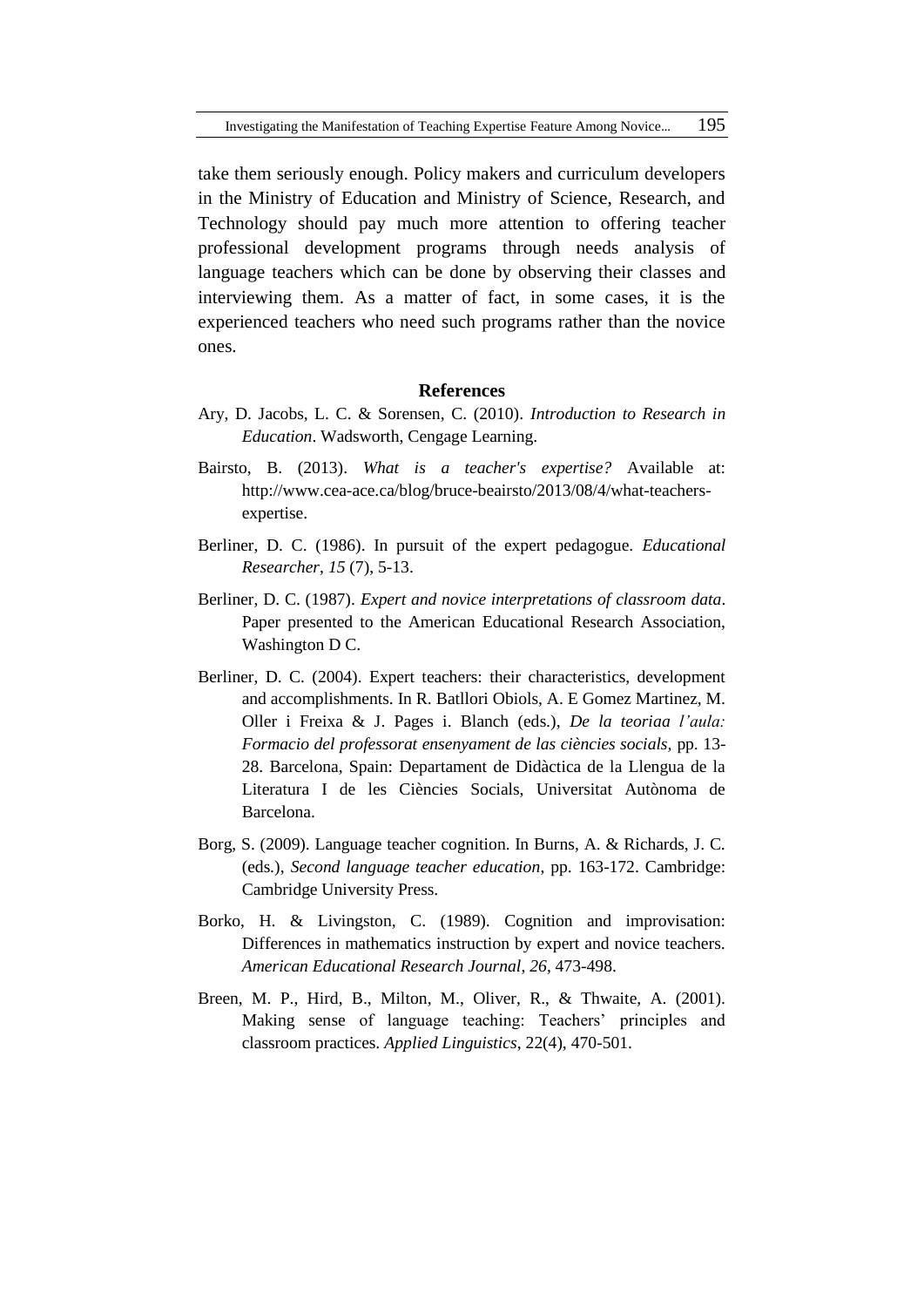- Bereiter, C., & Scardamalia, M. (1993). *Surpassing Ourselves: An Inquiry into the Nature and Implications of Expertise.* Chicago, IL: Open Court.
- Calderhead, J. (1983). *Research into teachers' and student teachers' cognitions: Exploring the nature of classroom practice*. Paper presented at the meeting of the American Educational Research Association, Montreal, Canada.
- Chiang, L. C. (2003). *An ethnographic study on expert teachers' cognition*. Available on http://sparc.nfu.edu.tw/~academic/k/k03/25-3/10.pdf.
- Clark, M. C. & Peterson, P. L. (1986). Teachers' thought process. In M. C. Wittrock (Ed.), *Handbook of research on teaching* (3rd ed.), 255-296. New York: Macmillan.
- Farrell, T. S. C. (2009). The novice teacher experience. In Burns, A. & Richards, J. C. (eds.), *Second language teacher education*, pp. 83-189. Cambridge University Press.
- Farrell, T. S. C. (2013). Reflecting on ESL teacher expertise: A case study. *System*, 41, 1070 – 1082.
- Gagné, E. D. (1985). *The cognitive psychology of school learning*. Boston: Little, Brown.
- Johnson, K. E. (1992). Learning to teach: Instructional actions and decisions of preservice ESOL teachers. *TESOL Quarterly,* 26 (3), 507-535.
- Johnson, K. E. (2002). *Understanding communication in second language classrooms*. Reprint Edition with Chinese annotations. New York: Cambridge University Press & People's Republic of China: Foreign Language Teaching and Research Press.
- Khalaj, S. (2010). *A comparison of novice and experienced EFL teachers' pedagogical knowledge in Iran*. An MA thesis. Available at http:// ganj.irandoc.ac.ir/articles/download\_sparse/509453*.*
- Kini, T. & Podolsky, A. (2016). *Does Teaching Experience Increase Teacher Effectiveness? A Review of the Research*. Available at: [https://learningpolicyinstitute.org/our-work/publications](https://learningpolicyinstitute.org/our-work/publications-resources/does-teaching-experience-increase-teacher-effectiveness-review-research.)[resources/does-teaching-experience-increase-teacher-effectiveness](https://learningpolicyinstitute.org/our-work/publications-resources/does-teaching-experience-increase-teacher-effectiveness-review-research.)[review-research.](https://learningpolicyinstitute.org/our-work/publications-resources/does-teaching-experience-increase-teacher-effectiveness-review-research.)
- McMahon, L. A. (1995). *A study of how teachers employ their teaching skills during interactive decision making*. University of Lowell. UMI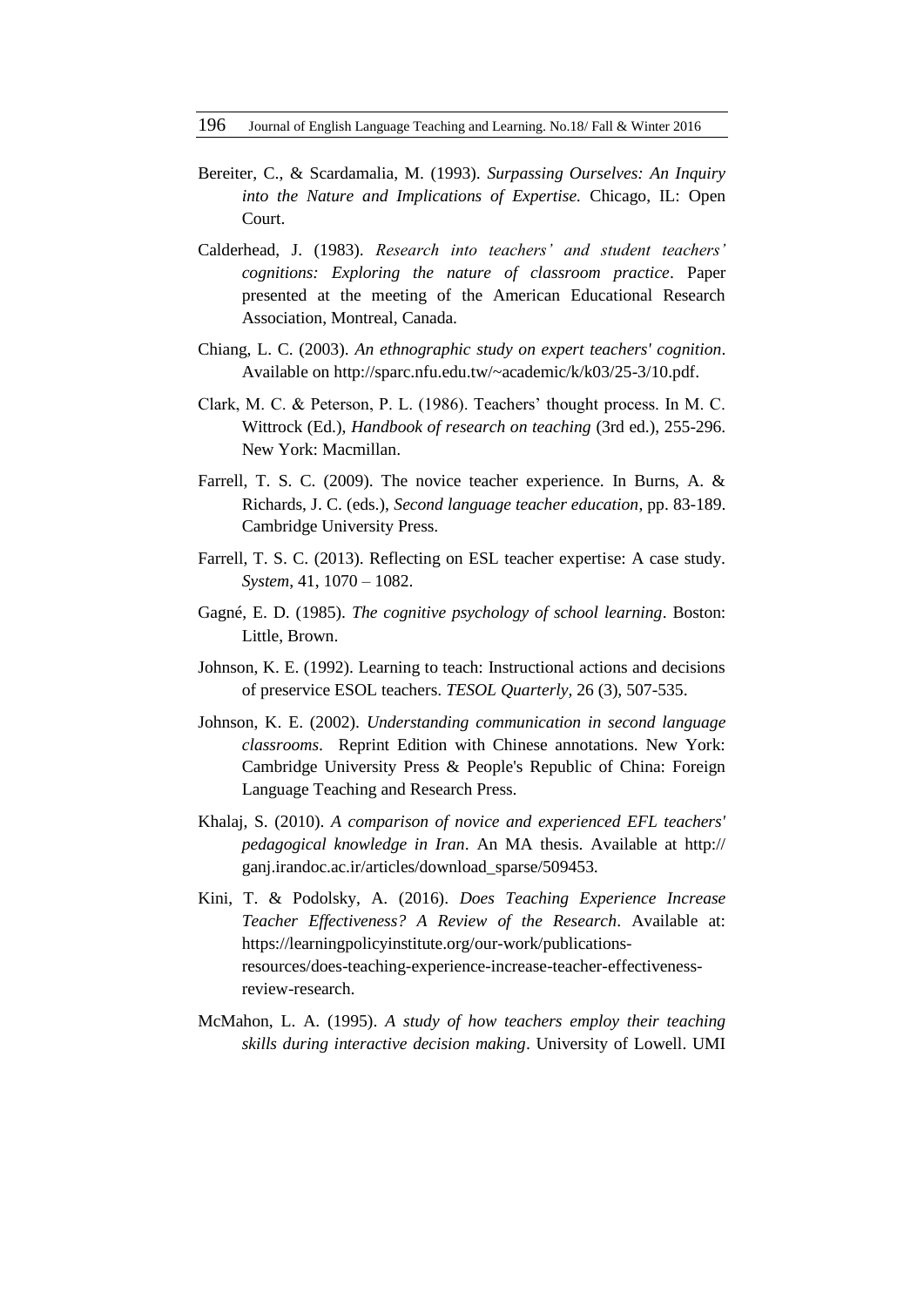ProQuest Digital Dissertations- Full Citation &Abstract, DAI-A 56/06.

- Miles, M. B., & Huberman, M. (1994). *Qualitative data analysis: A sourcebook of new methods.* Beverly Hills, CA: Sage Publications.
- Milner, H. R. (2001). *A qualitative investigation of teachers' planning and efficacy for student engagement*. The Ohio State University. UMI ProQuest Digital Dissertations- Full Citation & Abstract, DAI-A 63/04.
- Nunan, D. & Bailey, K. M. (2008). *Exploring Second Language Classroom Research: A Comprehensive Guide*. Boston: Heinle.
- Pilvar, A. & Leijen, A. (2015). Differences in thinking between experienced and novice teachers when solving problematic pedagogical situations. *Procedia – Social and Behavioral Sciences* 191, 853-858.
- Pisova, M. & Janik, T. (2011). On the nature of expert teacher knowledge. *Orbis Scholae*, Vol. 5, 95-115.
- Saphier, J. (2007). *John Adams's promise: How to have good schools for all children not just for some*. Research for better teaching.
- Smith, D. B. (1996). *Issues and options in language teaching*. Oxford: Oxford University Press.
- Strauss, A., & Corbin, J. (1998). *Basics of qualitative research: Techniques and procedures for developing grounded theory*. Thousand Oaks, CA: Sage.
- Tsui, A. (2009). Teaching expertise: approaches, perspectives, and characterizations. In Burns, A. & Richards, J. C. (eds.), *Second language teacher education*, pp. 190-197. Cambridge: Cambridge University Press.
- Turner, D. S. (1995). *Identifying exemplary secondary school teachers: The influence of career cycles and school environment on the defined roles of teachers perceived as exemplary.* School of education. Macquarie University.
- Westerman, D.A. (1991). Expert and novice teacher decision making. *Journal of Teacher Education*, *42* (4), 292-305.
- Wolf, C. E., Jorodzka, H., Bogert, N. V. D. & Booshuizen, H. P. A. (2014). Keeping an Eye on learning: differences between expert and novice teachers' representations of classroom management events. *Journal of Teacher Education*. Available at: